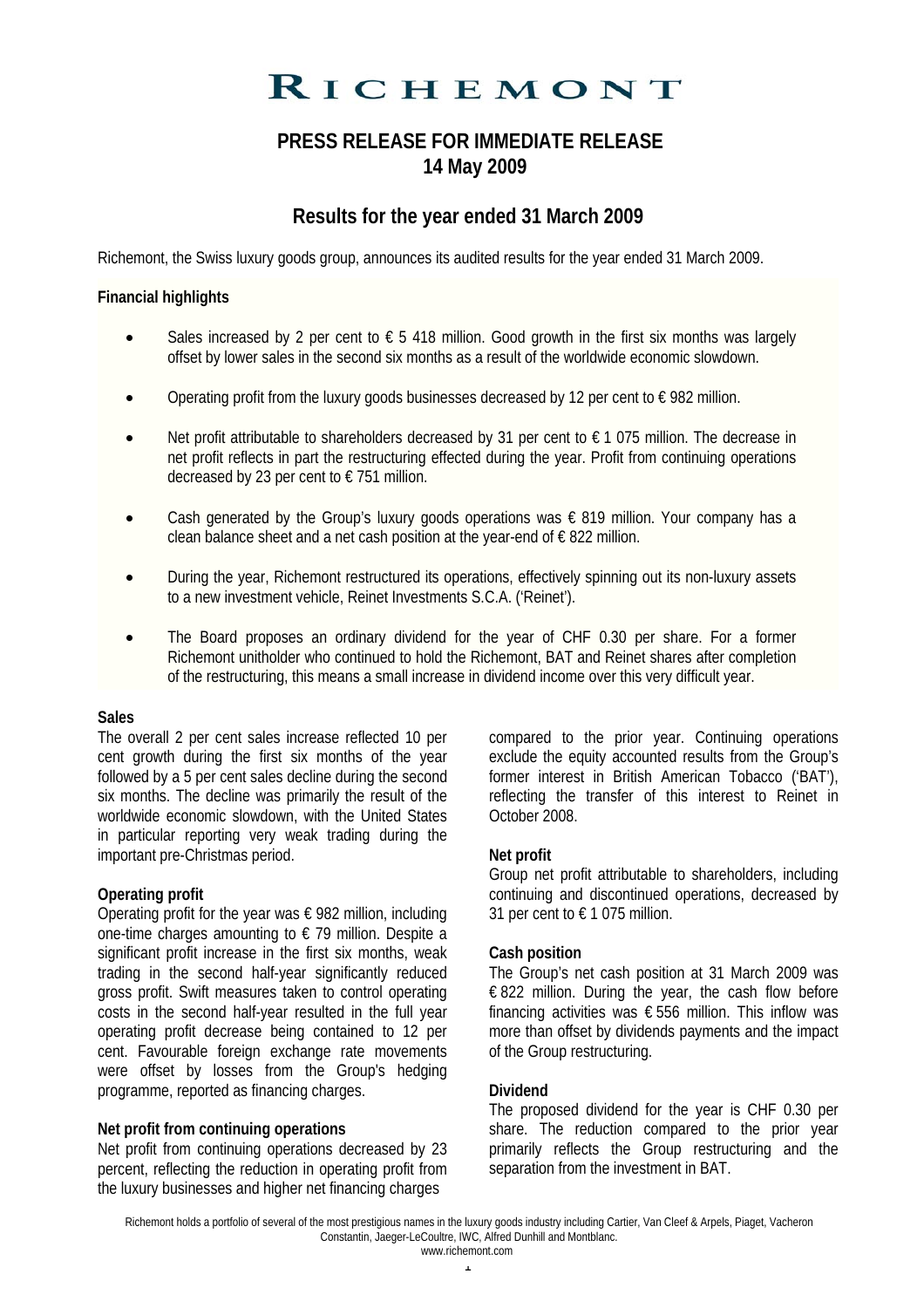# **Group results**

| in $\epsilon$ millions                                        | <b>March 2009</b> | <b>March 2008</b><br>re-presented |        |
|---------------------------------------------------------------|-------------------|-----------------------------------|--------|
| Continuing operations                                         |                   |                                   |        |
| <b>Sales</b>                                                  | 5 4 1 8           | 5 2 9 0                           | $+2%$  |
| Cost of sales                                                 | (1988)            | (1875)                            |        |
| Gross profit                                                  | 3 4 3 0           | 3 4 1 5                           |        |
| Net operating expenses                                        | (2448)            | (2 297)                           | $+7%$  |
| Operating profit                                              | 982               | 1 1 1 8                           | $-12%$ |
| Net financial (costs) / income                                | (101)             | 47                                |        |
| Share of post-tax results of associates                       | 3                 | 1                                 |        |
| Profit before taxation                                        | 884               | 1 166                             | $-24%$ |
| Taxation                                                      | (133)             | (194)                             |        |
| Profit from continuing operations                             | 751               | 972                               | $-23%$ |
| Discontinued operations                                       |                   |                                   |        |
| Profit from discontinued operations, net of tax               | 325               | 592                               | $-45%$ |
| Net profit                                                    | 1076              | 1 5 6 4                           | $-31%$ |
| Analysed as follows:                                          |                   |                                   |        |
| Net profit attributable to shareholders                       | 1 0 7 5           | 1 5 6 5                           |        |
| Net profit attributable to minority interests                 | 1                 | (1)                               |        |
|                                                               | 1076              | 1564                              |        |
| Earnings per share from continuing operations - diluted basis | € 1.337           | € 1.710                           | $-22%$ |
| Dividend per share                                            | CHF 0.30          | € 0.78                            | n/a    |

Operating profit in the year under review included restructuring charges in respect of continuing operations and other one-off charges amounting to € 79 million (2008: € 7 million) in total.

The Group's share of the results of British American Tobacco, reported within discontinued operations, also includes non-recurring items reported by that entity.

Following the early adoption of the amendments to IAS 38 *Intangible Assets* as well as the reclassification of certain operations under 'discontinued operations', the results for the year ended 31 March 2008 shown in the table above have been re-presented. The impact of the re-presentation on sales is a reduction of € 12 million and an operating profit increase of  $\epsilon$  10 million. The impact on net profit is a decrease of  $\epsilon$  6 million.

This document contains forward-looking statements as that term is defined in the United States Private Securities Litigation Reform Act of 1995. Such forward-looking statements are not guarantees of future performance. Actual results may differ materially from the forward-looking statements as a result of a number of risks and uncertainties, many of which are outside the Group's control. Richemont does not undertake to update, nor does it have any obligation to provide updates of or to revise, any forward-looking statements.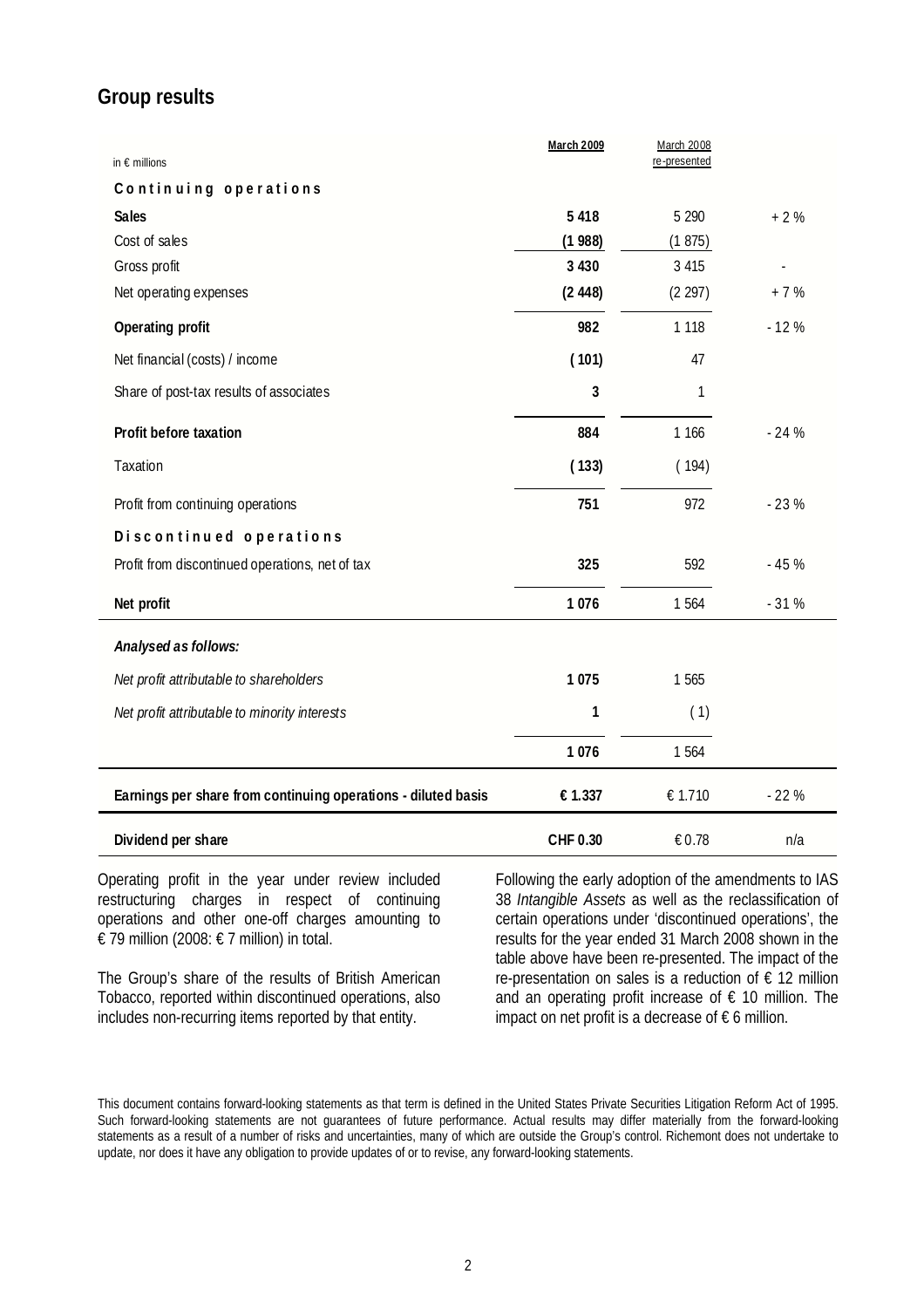# **Executive Chairman's Commentary**

## **Overview**

The first half of the year under review saw record results by our Maisons®. Then came the banking sector problems last September. Since October the impact of this crisis has spread globally, with the United States, Europe and Japan particularly hard hit. Our businesses have suffered accordingly.

Management prepared contingency plans for such an eventuality and we have been working to implement them for quite a while. The Group has thus managed to optimise free cash flow. This has been achieved through the strict control of operating costs and working capital together with focused cutbacks in capital spending.

Our goal was to enter the foreseen economic downturn with a clean balance sheet and proper liquidity. We are pleased to report that this has largely been achieved.

## **Results**

Overall sales of € 5.418 million for the year reflected strong growth in the six months to September, followed by a sharp decline in trading from October until the end of the year. The overall growth was therefore limited to an increase of 2 per cent. After taking into account restructuring provisions, operating profit amounted to € 982 million. Whilst 12 per cent lower than the prior year, this still represents a strong performance in a most challenging trading environment. The Group's cash flow from operations remained strong, with net cash on our balance sheet at 31 March 2009 of  $\epsilon$  822 million.

## **Group restructuring**

On 20 October 2008, the Group implemented the restructuring proposals that were announced in outline in November 2007 and in detail in August 2008. Consequently, former Richemont unitholders continue to hold the shares in Compagnie Financière Richemont SA, which formerly made up part of the unit value, and received Reinet shares in exchange for the balance of the unit. Reinet shares are listed in Luxembourg and, for the benefit of former Richemont depository receipt holders in South Africa, a secondary listing of the new Reinet depository receipts was arranged there. The Richemont depository receipt programme continues, of course, in respect of the shares of Compagnie Financière Richemont SA.

Following the separation of the two entities, Reinet held the 19.5 per cent interest in British American Tobacco ('BAT') together with some  $\epsilon$  350 million in cash and a portfolio of small, non-luxury investments. On the date of separation, some 44 per cent of the former Richemont unit price was attributed to the Compagnie Financière Richemont SA share and the remainder to Reinet.

On 3 November 2008, 90 per cent of Reinet's holding of BAT shares was distributed to shareholders by way of a partial capital reduction.

Following the restructuring steps, a former holder of 1 000 Richemont 'A' units would therefore hold 1 000 Richemont 'A' shares, 611 BAT ordinary shares and 137 Reinet ordinary shares.

## **Dividend**

The Richemont dividend proposal of CHF 0.30 per share follows an analysis of the Group's cash flow requirements and takes into consideration the resizing as a consequence of the Group restructuring described above.

BAT remains committed to its target of paying 65 per cent of long-term sustainable earnings to shareholders. In respect of its financial year ended 31 December 2008, BAT paid total dividends of £ 1 661 million to its shareholders, the equivalent to £ 0.837 per share. Reinet's dividends will reflect that company's profitability, investment needs and cash flows in the years ahead.

## **Business development**

Whilst the year has been marked by the Group restructuring project, Richemont has also invested in new businesses.

Richemont acquired the component manufacturing facilities of Geneva-based Roger Dubuis in 2007 and, in August 2008, bought 60 per cent of its commercial and brand-related operations. Known for its audacious designs, Roger Dubuis has a superb engineering and design capability, specifically linked to the coveted Geneva *Poinçon de Genève* hallmark.

We were also pleased to see the first fruits of our joint venture collaboration with Polo Ralph Lauren at this year's Salon International de la Haute Horlogerie in January. The collection of luxury watches marks the first step in what will be a long-term business collaboration, leveraging both companies' strengths.

Although the second half of the year was very challenging, it is worth noting that certain Maisons, including Cartier, enjoyed a record year in terms of both sales and profits.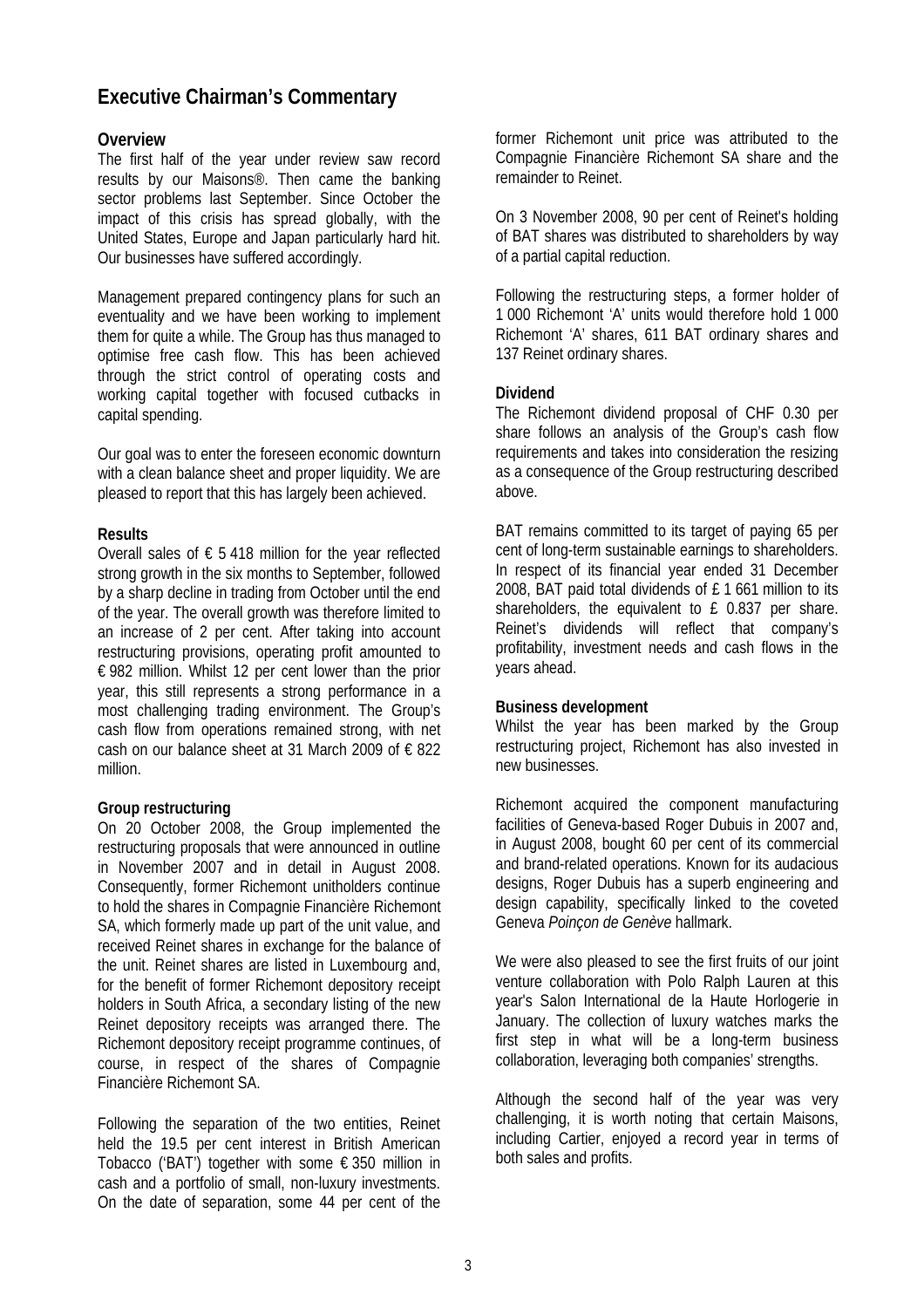## **Management**

Mr. Norbert Platt has indicated his intention to retire at the end of this year after 5 years as Richemont's Chief Executive Officer.

Over the period, Mr Platt has made an exceptional contribution to the Group in terms of its management structure and improvements to the core manufacturing and logistics infrastructure. He has worked with the CEOs of individual Maisons® to help them in realising the full potential of their individual enterprises. During his tenure, the Group's sales grew to record levels and operating profit exceeded  $\epsilon$  1 billion in the 2008 financial year, before the current economic downturn.

I would like to thank Norbert personally for his commitment to Richemont over the last 5 years and to congratulate him on his achievements during that period. He has instilled a strong discipline across the entire organisation but has equally ensured that the entrepreneurial spirit has flourished. His accomplishments during his tenure have been many and he will leave behind a legacy of successful businesses and a very efficient central and regional organisation.

It has been a pleasure to work with Norbert over the decades, both in his current role and during his time as CEO of Montblanc, where he also achieved so much.

## **Outlook**

Sales in the first month of our new financial year were 19 per cent lower than April 2008. This significant reduction was not unexpected, given the very strong comparative figure and the state of the world economy today compared to a year ago.

There are currently very few encouraging signs in the global economic picture. The US market is very weak and conditions in Japan have been poor for some time. Most European markets are unsettled and trading remains hesitant. The Asia-Pacific region and the Middle East continue to report some positive sales trends.

Given these conditions, we cannot predict when an overall improvement in trading will come about. Compared to the record level of sales reported in the first six months of last year, trading conditions through to September 2009 will be very challenging indeed.

Having prepared for the downturn, we now have the resources available to support our Maisons®, our colleagues and our clients during the tough times ahead.

We intend doing exactly that, and will emerge from these economic headwinds in a much stronger competitive position – however long it may take.

## **Johann Rupert**

*Executive Chairman Compagnie Financière Richemont SA Geneva, 14 May 2009*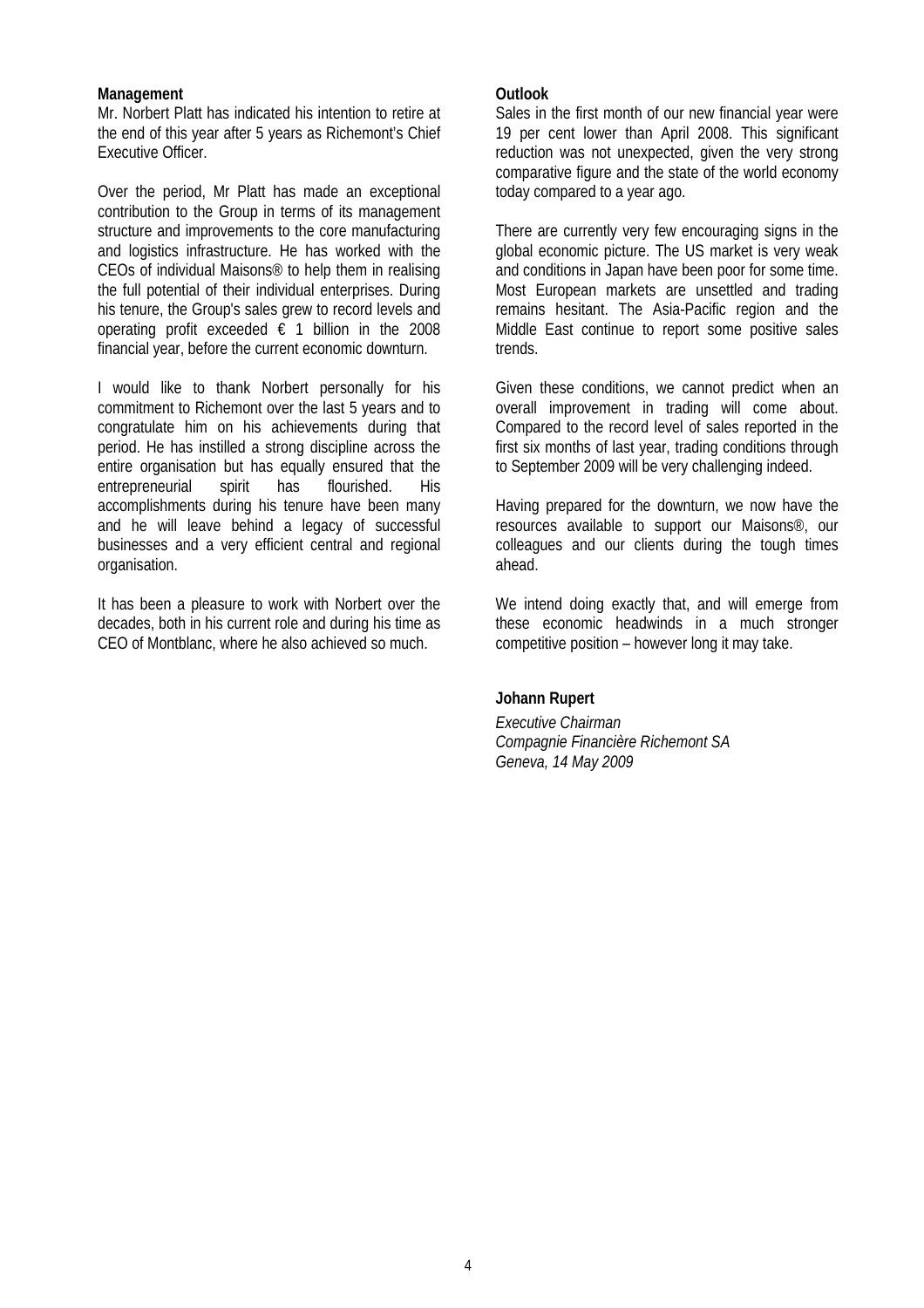# **Business Review**

| in $\epsilon$ millions            | <b>March 2009</b> | March 2008<br>re-presented |                          |
|-----------------------------------|-------------------|----------------------------|--------------------------|
| <b>Sales</b>                      | 5 4 1 8           | 5 2 9 0                    | $+2%$                    |
| Cost of sales                     | (1988)            | (1875)                     |                          |
| <b>Gross profit</b>               | 3 4 3 0           | 3 4 1 5                    | $\overline{\phantom{0}}$ |
| Net operating expenses            | (2448)            | (2 297)                    | $+7%$                    |
| Selling and distribution expenses | (1235)            | (1177)                     | $+5%$                    |
| Communication expenses            | (644)             | 608)                       | $+6%$                    |
| Administration expenses           | (542)             | 522)                       | $+4%$                    |
| Other operating (expense)/income  | (27)              | 10 <sup>°</sup>            | n/a                      |
| Operating profit                  | 982               | 1 1 1 8                    | $-12%$                   |

Sales increased by 2 per cent to  $\epsilon$  5 418 million. The overall 2 per cent sales increase reflected 10 per cent growth during the first six months of the year, offset by a 5 per cent sales decline during the second six months. The decline was primarily the result of the worldwide economic crisis, with certain markets reporting very weak trading during the important pre-Christmas period. This was against the backdrop of strong trading in the second half of the prior year. Sales growth by region was mixed, with double-digit sales growth in the Asia-Pacific region and either low single-digit growth or lower absolute sales reported in other regions. At constant exchange rates, the annual sales increase would have been 2 per cent.

The gross margin percentage decreased by 1.3 percentage points to 63.3 per cent. The decrease largely reflects the strengthening of the Swiss franc against the euro and higher raw material costs, which more than offset price increases. The economic slowdown in the second half-year also contributed to the lower gross margin as manufacturing fixed costs were spread across lower levels of production. The growth in sales revenue was offset by the lower gross margin percentage such that gross profit, at  $\epsilon$  3 430 million, was in line with the prior year.

Net operating expenses increased by 7 per cent. The increase in selling and distribution expenses largely reflected new boutique locations, primarily in the Far East. The 6 per cent increase in communication costs reflects the one-off impact of the costs associated with holding two Geneva watch fairs (Salons International de la Haute Horlogerie) during the year under review, as well as the impact of revisions to an accounting standard regarding the treatment of advertising material. Consequently, as a percentage of sales, communication costs were higher than the prior year at 11.9 per cent. Administration expenses increased by 4 per cent overall. Other operating expenses included restructuring charges linked to the closure of certain marginal boutiques, cutting excess capacity in specific manufacturing facilities and other cost control measures.

Operating profit for the year amounted to  $\epsilon$  982 million, including the one-time items referred to above which amounted to  $\epsilon$  79 million. Despite a significant profit increase in the first six months, weak trading in the second half of the year significantly reduced the level of gross profit. Swift measures taken to control operating costs in the second half-year resulted in the full year profit decrease being contained at 12 per cent.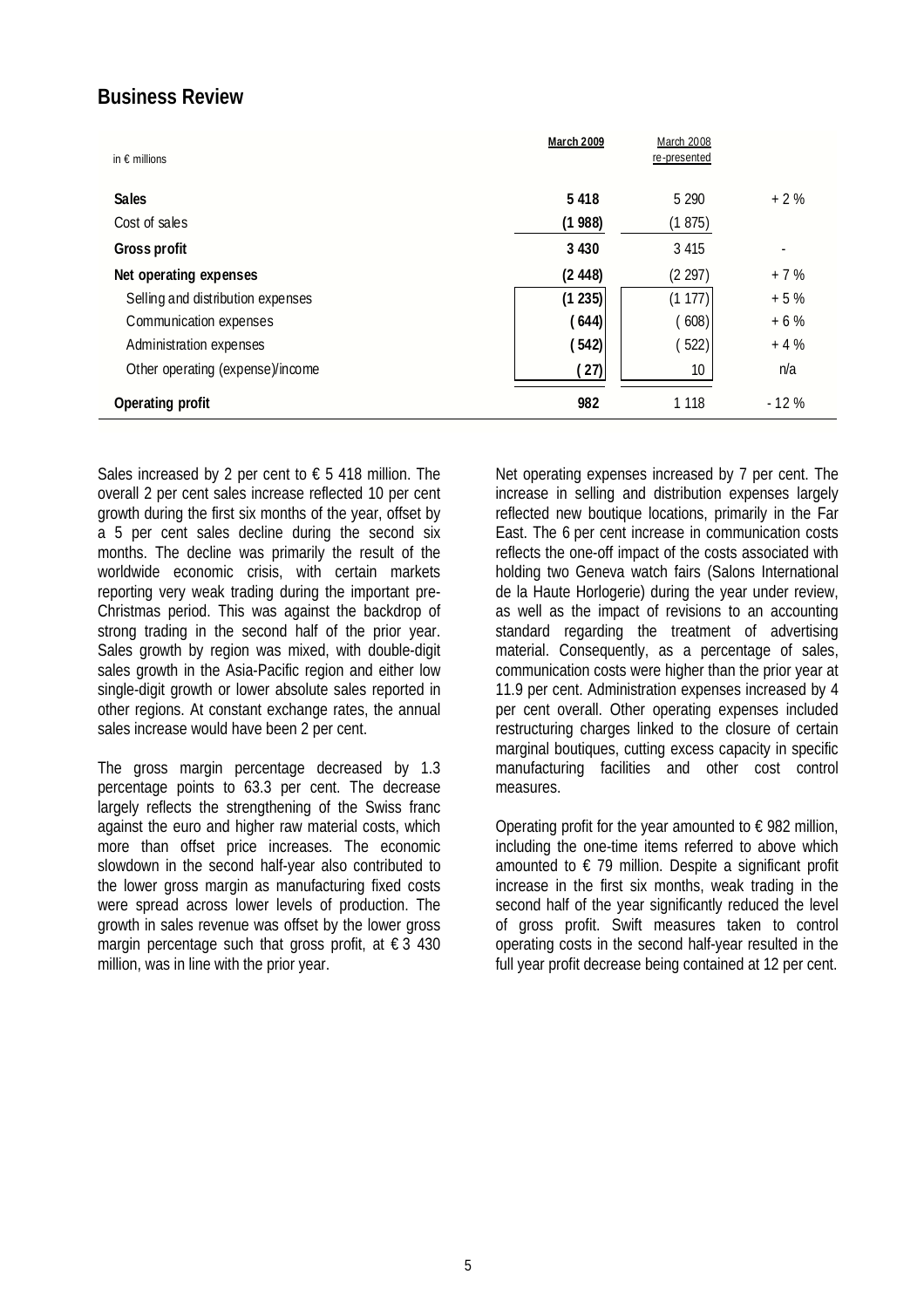## **Analysis of sales and operating results by business area**

Sales and operating results of the Group's main areas of activity were as follows:

| in $\epsilon$ millions          | March 2009         | March 2008<br>re-presented |         |
|---------------------------------|--------------------|----------------------------|---------|
| <b>Sales</b>                    |                    |                            |         |
| Jewellery Maisons               | 2762               | 2 657                      | $+4%$   |
| Specialist watchmakers          | 1437               | 1 378                      | $+4%$   |
| Writing instrument Maison       | 587                | 625                        | $-6%$   |
| Leather and accessories Maisons | 294                | 309                        | $-5%$   |
| Other businesses                | 338                | 321                        | $+5%$   |
| Total sales                     | 5418               | 5 2 9 0                    | $+2%$   |
| <b>Operating results</b>        |                    |                            |         |
| Jewellery Maisons               | 777                | 765                        | $+2%$   |
| Specialist watchmakers          | 287                | 374                        | $-23%$  |
| Writing instrument Maison       | 69                 | 126                        | $-45%$  |
| Leather and accessories Maisons | (10)               | (5)                        | $-100%$ |
| Other businesses                | (1)                | 16                         | n/a     |
|                                 | 1122               | 1 2 7 6                    | $-12%$  |
| Corporate costs                 | (140)              | (158)                      | $-11%$  |
| Central support services        | $(\overline{139})$ | $\left( 146\right)$        | $-5%$   |
| Other operating expense, net    | (1)                | 12)                        | $-92%$  |
| Operating profit                | 982                | 1 1 18                     | $-12%$  |

In the table above, those Maisons which are principally engaged in a specific business area have been grouped together. By way of example, those businesses which have a heritage as producers of high jewellery and jewellery watches – Cartier and Van Cleef & Arpels – are grouped together as 'Jewellery Maisons'. Their entire product ranges, including watches, writing instruments and leather goods, are reflected in the sales and operating result for that business area.

## **Jewellery Maisons**

In a difficult trading environment, Cartier reported another record year in sales and profitability, with the pattern of sales around the world reflecting those of the Group as a whole. High jewellery sales, which are made exclusively through Cartier's own boutique network of 172 stores, were particularly strong together with sales of high jewellery watches and *Ballon bleu.* Sales of other products were broadly in line with the prior year. Van Cleef & Arpels reported good sales growth, albeit from a significantly lower base. Operating profit for the business area as a whole increased by 2 per cent to  $\epsilon$  777 million. Operating margin for the business area was 1 percentage point lower at 28 per cent.

## **Specialist Watchmakers**

The Group's nine specialist watchmakers, which now include Roger Dubuis and Ralph Lauren Watches, enjoyed modest growth for the year as a whole. Sales at IWC, Vacheron Constantin and Jaeger Le-Coultre were particularly strong and all of the long-held Maisons were profitable. During the year under review a second SIHH took place in Geneva and the Group incurred specific charges relating to the acquisition of the Roger Dubuis business. These additional costs partly account for the reduction in profitability for the business area as a whole. Despite the decrease in profit and the increase in sales, the operating profit margin for the year was contained at 20 per cent. In January 2009, the joint venture with Polo Ralph Lauren premiered its product range; this had no impact on sales during the year.

## **Writing Instrument Maison**

Montblanc's sales decreased by 6 per cent. The growth from sales through the Maisons own boutique network was offset by a fall in sales to wholesale partners, in large part due to a strategy of cutting back the number of points of sale. An increasing proportion of sales were generated by leather goods, watches and jewellery lines and, for the first time in more than 100 years, writing instruments accounted for less than half of the Maison's sales. The additional costs of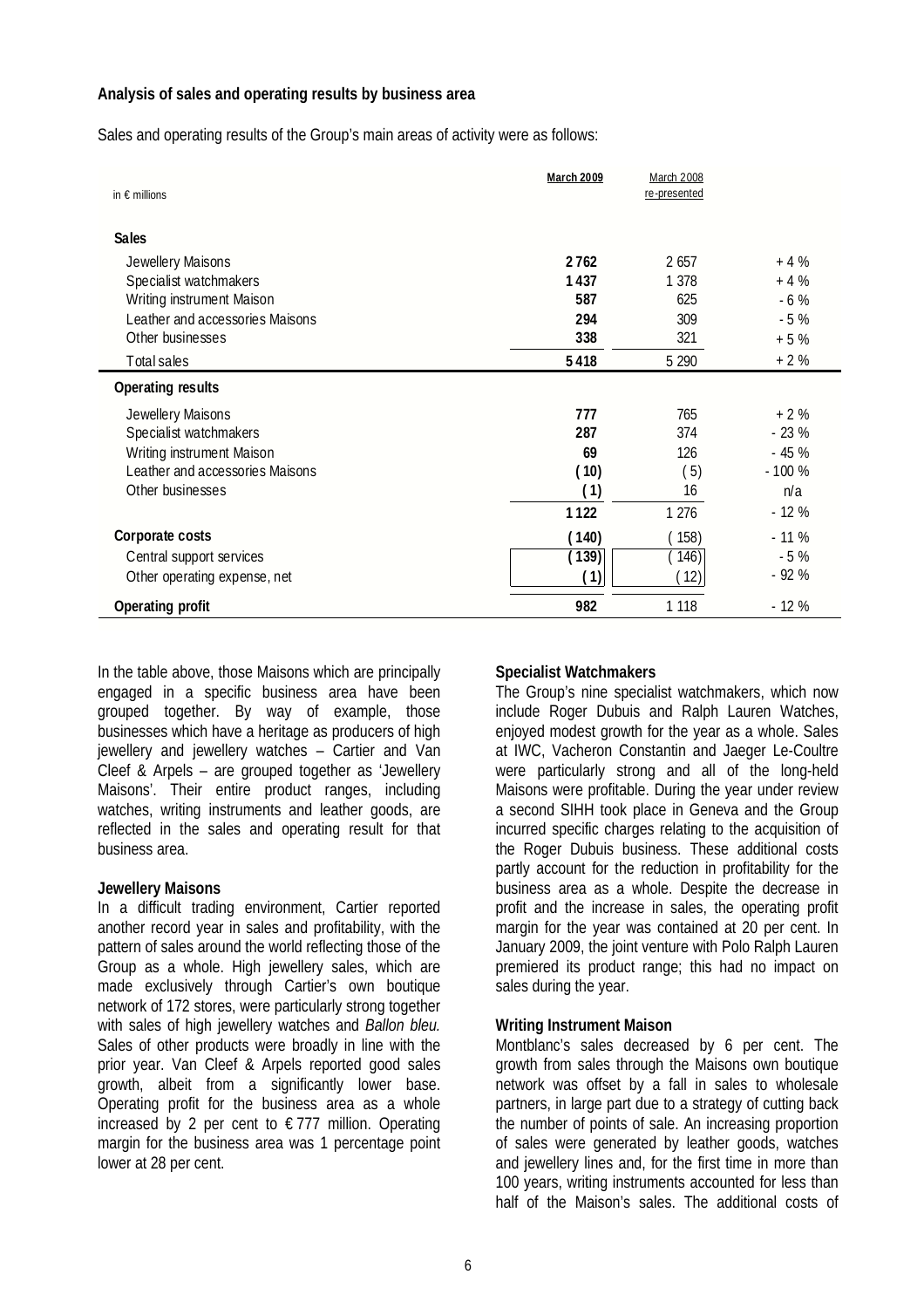Montblanc's own boutique network, which were not fully compensated by retail sales growth, contributed to the 45 per cent drop in operating profit. Accordingly, the operating margin decreased from 20 per cent to 12 per cent.

The Montegrappa writing instrument business has been classified as a discontinued operation. We are actively engaged in negotiations to sell this business.

#### **Leather and Accessories Maisons**

Despite growth in the Asia-Pacific region, Alfred Dunhill reported a modest decrease in sales and was close to breaking even for the second year in succession.

Lancel's sales were 8 per cent lower than the prior year, reflecting lower unit volumes as it continues to move to products with higher price points and improved margins. Largely as a consequence of the lower sales, Lancel's operating losses increased from € 4 million in the prior year to € 8 million in the year under review.

#### **Other businesses**

Chloé's sales were well below the level of the prior year, leading to a lower level of profit.

Sales of this business area as a whole included the impact of acquisitions made during the previous financial year. These included watch component manufacturing businesses and the Alaïa Maison. Overall operating profit in this business area fell significantly, largely due to the lower profitability at Chloé and losses from watch component manufacturing activities, including restructuring charges.

### **Corporate costs**

Corporate expenses principally represent the costs of central management, marketing support and other central functions, as well as other expenses and income which are not allocated to specific business areas, including foreign exchange hedging gains and losses. Costs in the year included fees relating to the Group restructuring.

#### **Operating profit**

After corporate costs, Group operating profit amounted to € 982 million, a 12 per cent decrease compared to the prior year. This reflects the low level of growth in sales and the lower gross margin percentage, albeit compensated by continuing cost control. The Group's overall operating profit margin decreased from 21 per cent to 18 per cent.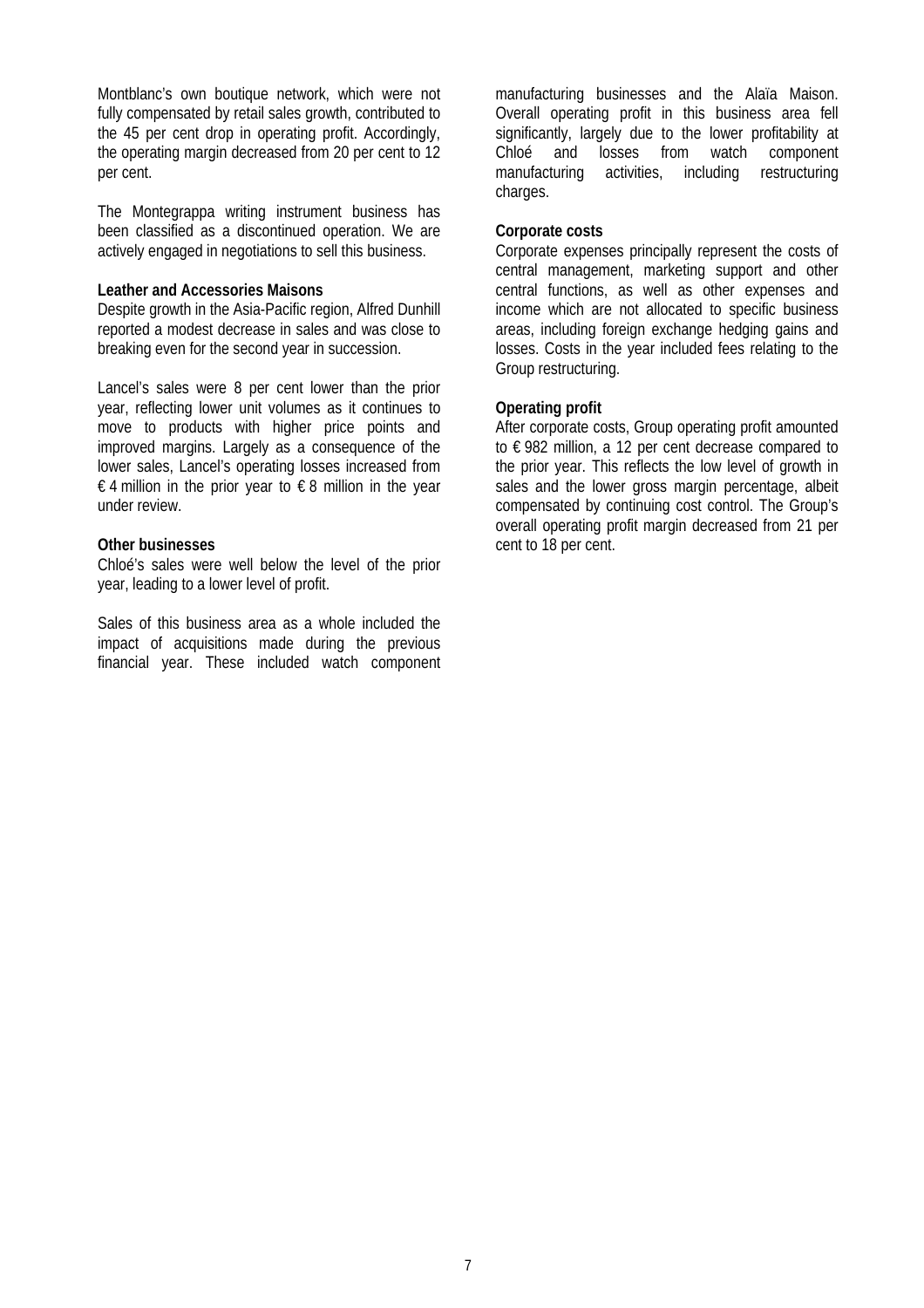|                        |            |              | Movement at: |          |  |
|------------------------|------------|--------------|--------------|----------|--|
|                        |            |              | Constant     | Actual   |  |
|                        | March 2009 | March 2008   | exchange     | exchange |  |
| in $\epsilon$ millions |            | re-presented | rates        | rates    |  |
| Europe                 | 2 3 6 3    | 2 2 8 4      | $+5%$        | $+3%$    |  |
| Asia-Pacific           | 1474       | 1 2 9 5      | $+14%$       | $+14%$   |  |
| Americas               | 889        | 1 0 12       | $-11%$       | $-12%$   |  |
| Japan                  | 692        | 699          | $-12%$       | $-1%$    |  |
|                        | 5418       | 5 2 9 0      | $+2%$        | $+2%$    |  |

## **Europe**

Sales in European markets increased by 3 per cent and accounted for 44 per cent of total turnover. The 3 per cent increase reflects a modest increase in established markets and double-digit sales growth in certain developing markets in the region, such as the Middle East.

#### **Asia-Pacific**

Sales growth in the region remained buoyant, although the rate of growth slowed during the course of the year. The strategic importance to the Group of the market in China was underlined by the continued expansion of the Group's distribution network there. Sales in the region now represent 27 per cent of total sales.

#### **Americas**

The Americas region reported a 12 per cent sales decrease for the year: the modest sales decrease in the first six months was followed by a very significant slowdown during the second half of the year as the economic difficulties there impacted consumer confidence and purchasing power. Sales in the Americas represent 16 per cent of total sales.

#### **Japan**

The Japanese market remained challenging throughout the year, with sales in local currency terms 12 per cent lower than the prior year. The significant strengthening of the yen relative to the euro during the year largely offset this decrease in euro terms. Sales in Japan represent 13 per cent of total Group sales.

## **Sales by distribution channel**

| in $\epsilon$ millions | <b>March 2009</b> | <b>March 2008</b><br>re-presented |        |
|------------------------|-------------------|-----------------------------------|--------|
| Retail                 | 2 3 0 4           | 2 2 1 4                           | $+4%$  |
| Wholesale              | 3 1 1 4           | 3076                              | $+1\%$ |
|                        | 5418              | 5 2 9 0                           | $+2%$  |

## **Retail**

Retail sales increased by 4 per cent to  $\epsilon$  2 304 million. This growth reflected satisfactory trading at most established boutiques and the expansion of the network of Group-owned points of sale. Despite the closure of certain marginal boutiques, the total retail network increased by 58 to 1 370 boutiques at 31 March 2009. At the end of March 2009, the Group's Maisons owned 797 boutiques. A further 573 points of sale were operated under franchise agreements; sales to franchise partners are treated as wholesale sales.

#### **Wholesale**

Wholesale sales increased by 1 per cent. The growth in the first six months was largely offset by the slowdown in the second six months, particularly among external watch retailers.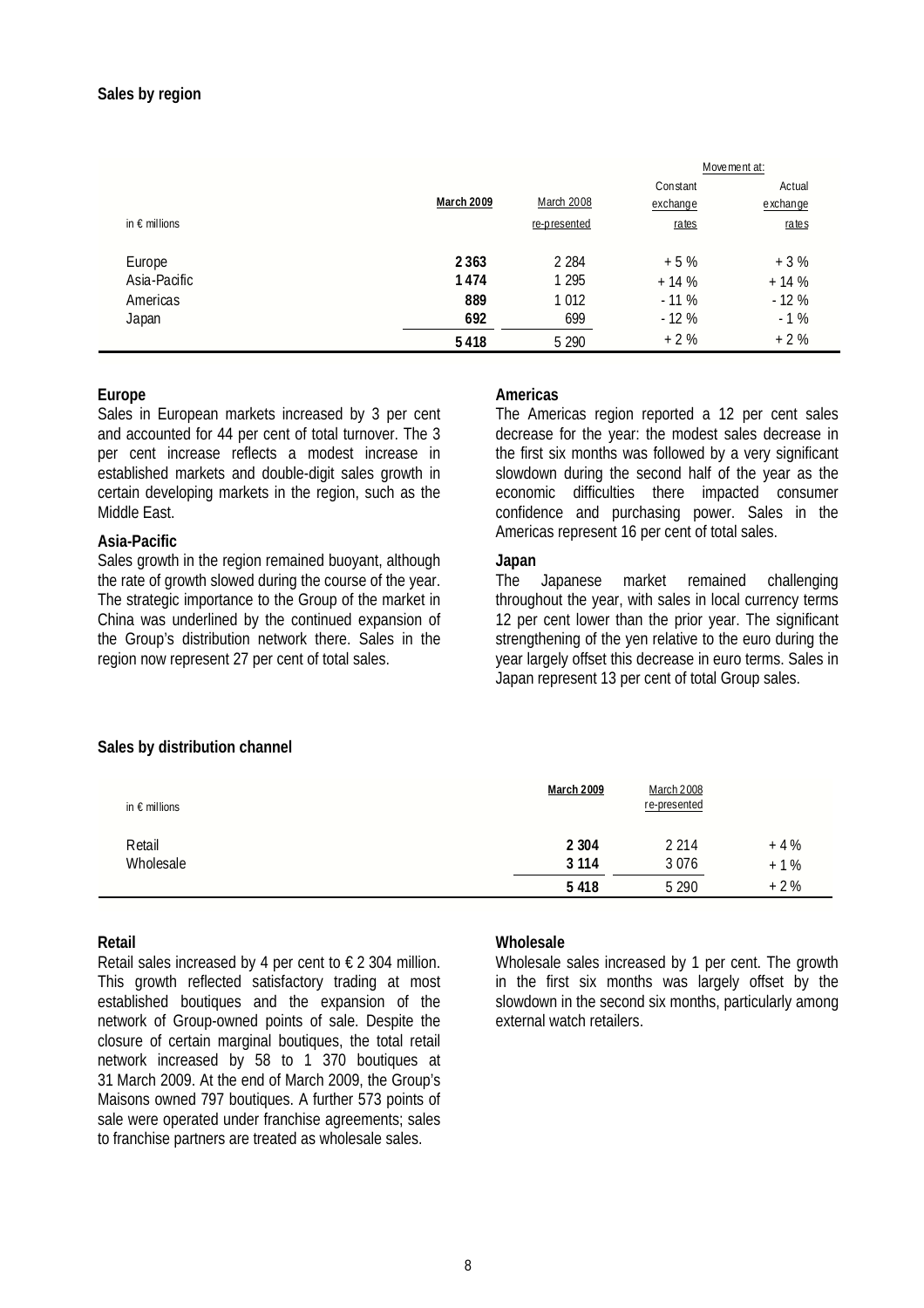#### **Summary income statement and results from discontinued operations**

| in $\epsilon$ millions                               | March 2009 | March 2008<br>re-presented |
|------------------------------------------------------|------------|----------------------------|
| Operating profit - continuing operations             | 982        | 1 1 1 8                    |
| Net finance (costs) / income                         | (101)      | 47                         |
| Profit before taxation                               | 881        | 1 1 6 5                    |
| Taxation                                             | (133)      | (194)                      |
| Share of post-tax results of associated undertakings | 3          |                            |
| Profit from continuing operations                    | 751        | 972                        |
| Profit from discontinued operations                  | 325        | 592                        |
| Net profit                                           | 1076       | 1 564                      |
|                                                      |            |                            |
| Attributable to shareholders                         | 1075       | 1 565                      |
| Attributable to minority interests                   |            | (1)                        |
| Net profit                                           | 1076       | 1 5 6 4                    |

Net finance charges amounted to  $\epsilon$  101 million. The charges primarily relate to realised and unrealised losses on foreign exchange derivatives used to hedge the Group's net currency exposure. Financial income earned on deposits during the year was partly offset by structural borrowing costs. Compared to the prior year's net income of  $\epsilon$  47 million, the change primarily reflects the impact of exchange rates on derivative hedging instruments.

The Group has a number of small investments which are classified as associated companies. The Group's share of the results of these smaller investments amounted to a profit of  $\epsilon$  3 million.

The Group's effective taxation rate was 15.7 per cent compared with 16.9 per cent last year. The effective taxation rate, which excludes the post-tax results from associates, in general reflects the level of corporate taxes in Switzerland. The lower effective taxation rate compared to the prior year reflects the decrease in profitability during the second six months of the year, particularly in the Americas, Germany and Japan.

#### **Discontinued operations**

Until 20 October 2008, the Group's principal associated company was British American Tobacco plc ('BAT'). Following the separation of the Group's former 19.5 per cent interest in BAT from that date, the Group's interest in BAT has been treated as a discontinued operation.

The Group's share of the results of BAT decreased from  $\epsilon$  609 million in the prior year to  $\epsilon$  355 million in the year under review. The decrease primarily reflected the inclusion of six months and 20 days of attributable profit from BAT in the year under review but a full twelve months contribution in the prior year. In addition to the shorter accounting period, other changes impacting the result include the Group's effective interest in the BAT result, which had increased due to the share buy-back programme carried out by BAT from 19.1 per cent at April 2007 to 19.5 per cent upon separation, the higher reported profit of BAT in sterling terms and foreign exchange translation effects. The Group's share of results from BAT is reported net of taxation and minority interests. Further information in respect of British American Tobacco can be obtained from that company's website: www.bat.com.

Losses from other discontinued operations amounted to € 30 million (2008: € 17 million). Management is actively involved in the disposal of two small business units, including Montegrappa.

Richemont's total diluted earnings per share decreased from  $\epsilon$  2.750 to  $\epsilon$  1.916. From continuing operations, Richemont's diluted earnings per share decreased by 22 per cent from € 1.710 to € 1.337.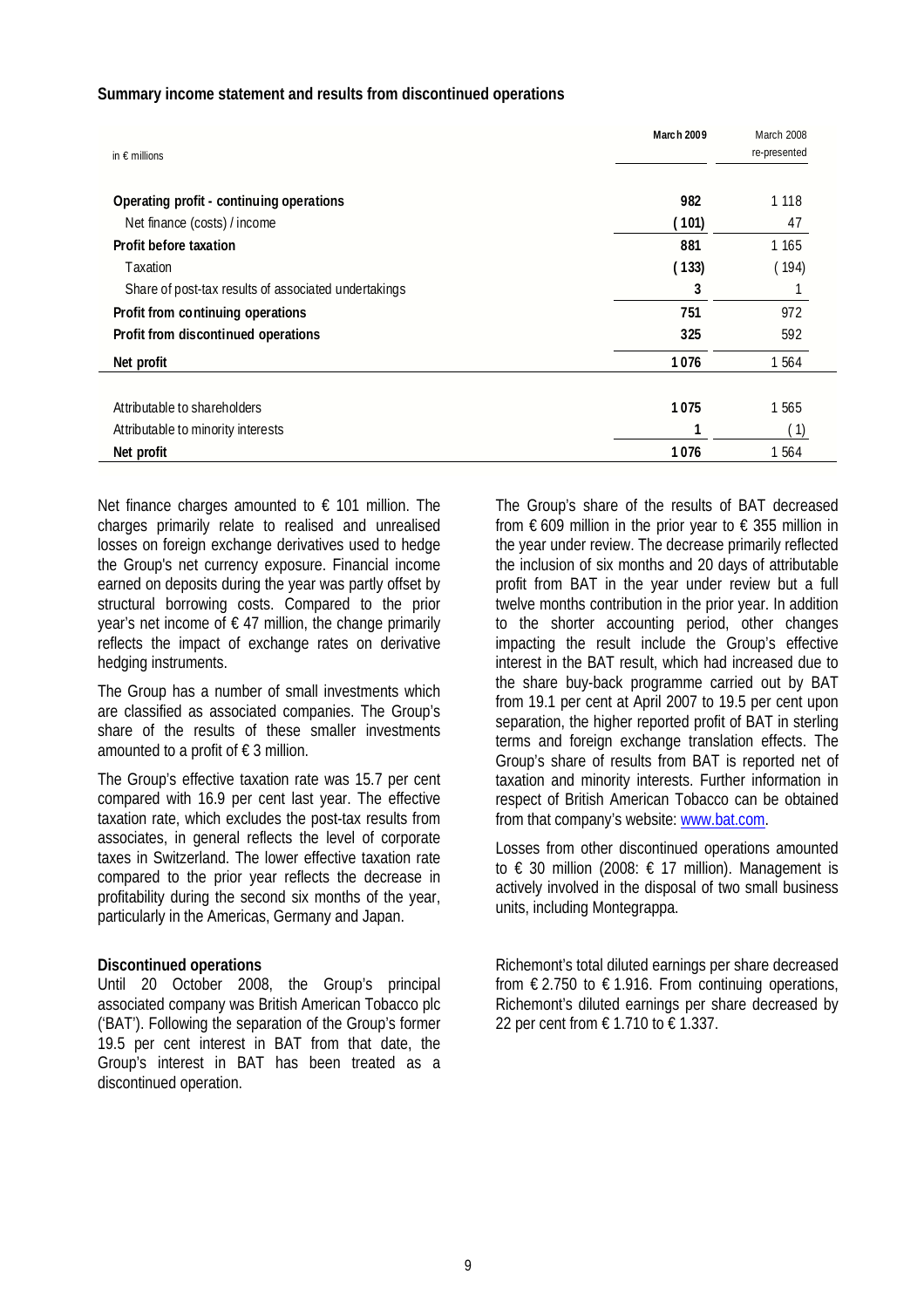## **Cash flow**

| in $\epsilon$ millions                                           | March 2009 | March 2008<br>re-presented |
|------------------------------------------------------------------|------------|----------------------------|
| Operating profit including losses from discontinued operations   | 951        | 1101                       |
| Depreciation, amortisation and other items, net                  | 229        | 134                        |
| Increase in working capital                                      | (361)      | (267)                      |
| Cash generated from operations                                   | 819        | 968                        |
| Dividends received from associate                                | 343        | 325                        |
| Net interest received                                            | 36         | 41                         |
| <b>Taxation paid</b>                                             | (179)      | (171)                      |
| Net acquisitions of tangible fixed assets                        | (293)      | (265)                      |
| Net acquisitions of intangible assets                            | (43)       | (30)                       |
| Other investing activities, net                                  | (127)      | (102)                      |
| Net cash inflow before financing activities                      | 556        | 766                        |
| Dividends paid to shareholders                                   | (438)      | (701)                      |
| Ordinary dividend                                                | (438)      | (364)                      |
| Special dividend                                                 |            | (337)                      |
| Increase/(decrease) in borrowings and other financing activities | (59)       | 69                         |
| Distribution of discontinued operations, net of cash disposed of | (351)      |                            |
| Net cash flow in respect of treasury units and shares            | (84)       | (37)                       |
| Exchange rate effects                                            | (32)       | 51                         |
| Increase/(decrease) in cash and cash equivalents                 | (408)      | 148                        |
| Cash and cash equivalents at the beginning of the year           | 1771       | 1623                       |
| Cash and cash equivalents at end of year (1)                     | 1 3 6 3    | 1771                       |
| <b>Borrowings</b>                                                | (541)      | (525)                      |
| Net cash at the end of the year                                  | 822        | 1246                       |

The Group's net cash position at 31 March 2009 was € 822 million compared with  $∈$  1 246 million twelve months earlier. The decrease in net cash largely reflects the distribution of  $\epsilon$  351 million to Reinet as part of the Group restructuring. In other respects, cash generated from the luxury goods business during the year, after capital investments and taxation payments, was more than offset by the payment of ordinary dividends to unitholders in September 2008 and the acquisition of Roger Dubuis.

Cash generated from operations totalled  $\epsilon$  819 million for the year. The increase in working capital was largely due to higher inventories of finished goods and movements in year-end creditor balances. The increase in inventories, which followed the slowdown in the second six months, was limited by the measures taken to reduce manufacturing output.

Dividends received from the Group's associate, BAT, comprised the final dividend in respect of its financial year ended 31 December 2007 and the interim dividend for the 2008 financial year. The total cash

received, amounting to  $\epsilon$  343 million, was transferred to Reinet as part of the restructuring in October 2008 and is included in the figure reported above as a distribution of discontinued operations.

Net acquisitions of tangible fixed assets amounted to € 293 million. This amount included investments in the Group's network of boutiques as well as the further investment in the Maisons' manufacturing facilities. Other investing activities largely reflect the acquisition of a controlling interest in the Roger Dubuis business.

In order to hedge executive stock option grants, the Group exercised options to purchase former Richemont units for a consideration of  $\epsilon$  45 million and bought further shares and call options over Richemont 'A' shares. The cost of these purchases was partly offset by proceeds from the exercise of stock options by executives and the disposal of excess BAT and Reinet shares following the Group's restructuring.

(1) Cash and cash equivalents are as per the consolidated cash flow statement appended to this report.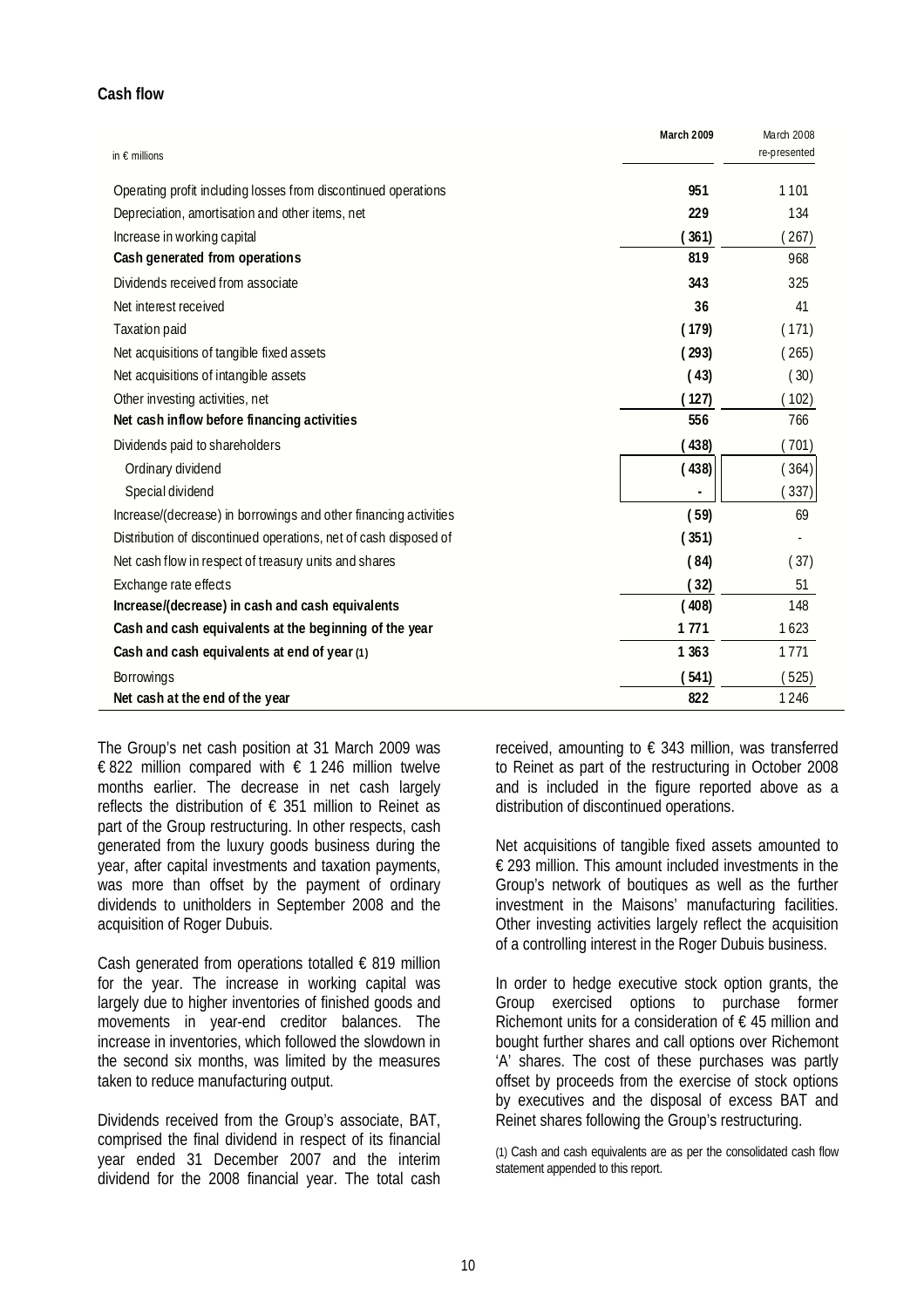## **Summarised balance sheet**

| in $\epsilon$ millions                | 31 March 2009 | 31 March 2008<br>re-presented |
|---------------------------------------|---------------|-------------------------------|
| Non-current assets                    |               |                               |
| Fixed assets                          | 1534          | 1 207                         |
| Investment in associated undertakings | 14            | 3 0 0 8                       |
| Other non-current assets              | 628           | 499                           |
|                                       | 2176          | 4 7 1 4                       |
| Net current assets                    | 2028          | 1827                          |
| Net operating assets                  | 4 2 0 4       | 6 5 4 1                       |
| Net cash                              | 822           | 1 2 4 6                       |
| Cash and cash equivalents             | 1363          | 1 771                         |
| Borrowings                            | (541)         | (525)                         |
| Other non-current liabilities         | (191)         | (168)                         |
|                                       | 4835          | 7619                          |
| Equity                                |               |                               |
| Shareholders' equity                  | 4832          | 7615                          |
| Minority interests                    | 3             | 4                             |
|                                       | 4835          | 7619                          |

Following the Group restructuring, shareholders' equity was significantly reduced. The balance sheet at 31 March 2009 no longer reflects the carrying value of BAT shares (2008:  $\epsilon$  2 998 million) or the cash and other smaller non-luxury investments attributed to Reinet on 20 October 2008. The carrying value of BAT was formerly included in associated undertakings.

Other non-current assets include shares in BAT and Reinet held to hedge liabilities arising from modifications to the Group's long-term stock option scheme. Following the restructuring, holders of vested options over the former Richemont 'A' unit received instead options over the new Richemont 'A' share and over shares in BAT and Reinet. This treatment of vested options was in line with the treatment received by external unitholders. Unvested options over the former Richemont 'A' unit were replaced by options over the new Richemont 'A' share only. In both cases, there was no change in the value of the related benefit. Richemont 'A' shares held in treasury are reported as a deduction from shareholders' equity.

Net current assets increased by € 201 million compared to March 2008. The value of net inventories increased by  $\epsilon$  346 million to  $\epsilon$  2422 million. The inventory increase reflects an increase in finished goods as well as the acquisition of Roger Dubuis and exchange rate effects. As a result, the inventory rotation rate has slowed by 2.3 months to 18.7 months. The increase in inventories was partly offset by an increase in current liabilities, largely relating to derivative financial instruments to hedge foreign exchange rates and share option exposures.

At 31 March 2009, net cash amounted to € 822 million. Cash balances were primarily denominated in euros, whereas borrowings were spread across the principal currencies of the countries in which the Group has significant operations, namely, yen, US dollars, Hong Kong dollars and Chinese renminbi. Borrowings reflect the financing of net operating assets in the countries concerned.

Shareholders' equity amounted to  $\epsilon$  4 832 million, net of the cost of repurchased treasury shares and related instruments. These treasury shares are held as a hedge against the exercise of executive share options. At 31 March 2009, the Group held 17.5 million treasury shares, representing 3.4 per cent of the total number of the 'A' bearer shares in issue, plus the right to acquire a further 3 million shares.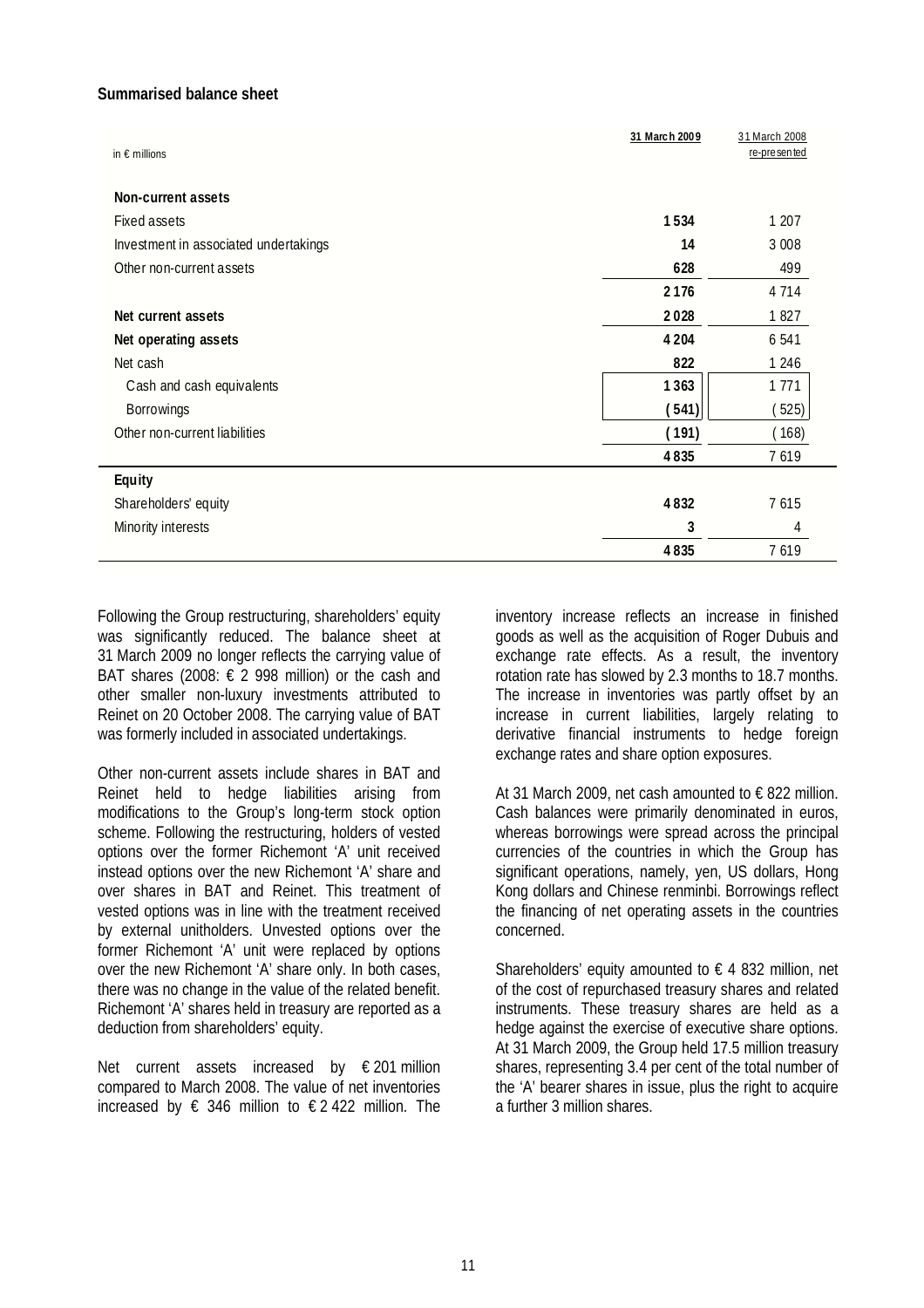## **Proposed dividend**

The Board has proposed an ordinary dividend of CHF 0.30 per share.

| The dividend will be paid as follows:          | Gross dividend<br>per share | Withholding<br>tax $\omega$ 35% | Net payable<br>per share |
|------------------------------------------------|-----------------------------|---------------------------------|--------------------------|
| Ordinary dividend                              |                             |                                 |                          |
| Compagnie Financière Richemont SA, Switzerland | CHF 0.300                   | CHF 0.105                       | CHF 0.195                |

The dividend will be payable following the Annual General Meeting, which is scheduled to take place on Wednesday, 9 September 2009. The currently anticipated dividend payment dates are as follows:

'A' share dividend: Monday, 14 September 2009.

The dividend in respect of Richemont 'A' shares is payable in Swiss francs.

South African Depository Receipt dividend: Friday, 25 September 2009.

The South African Depository Receipt dividend is payable in rand to residents of the South African Common Monetary Area ('CMA') but may, dependent upon status, be payable in Swiss francs to non-CMA residents.

**Norbert Platt Richard Lepeu Richard Lepeu** Group Chief Executive Officer Group Finance Director

Compagnie Financière Richemont SA Geneva, 14 May 2009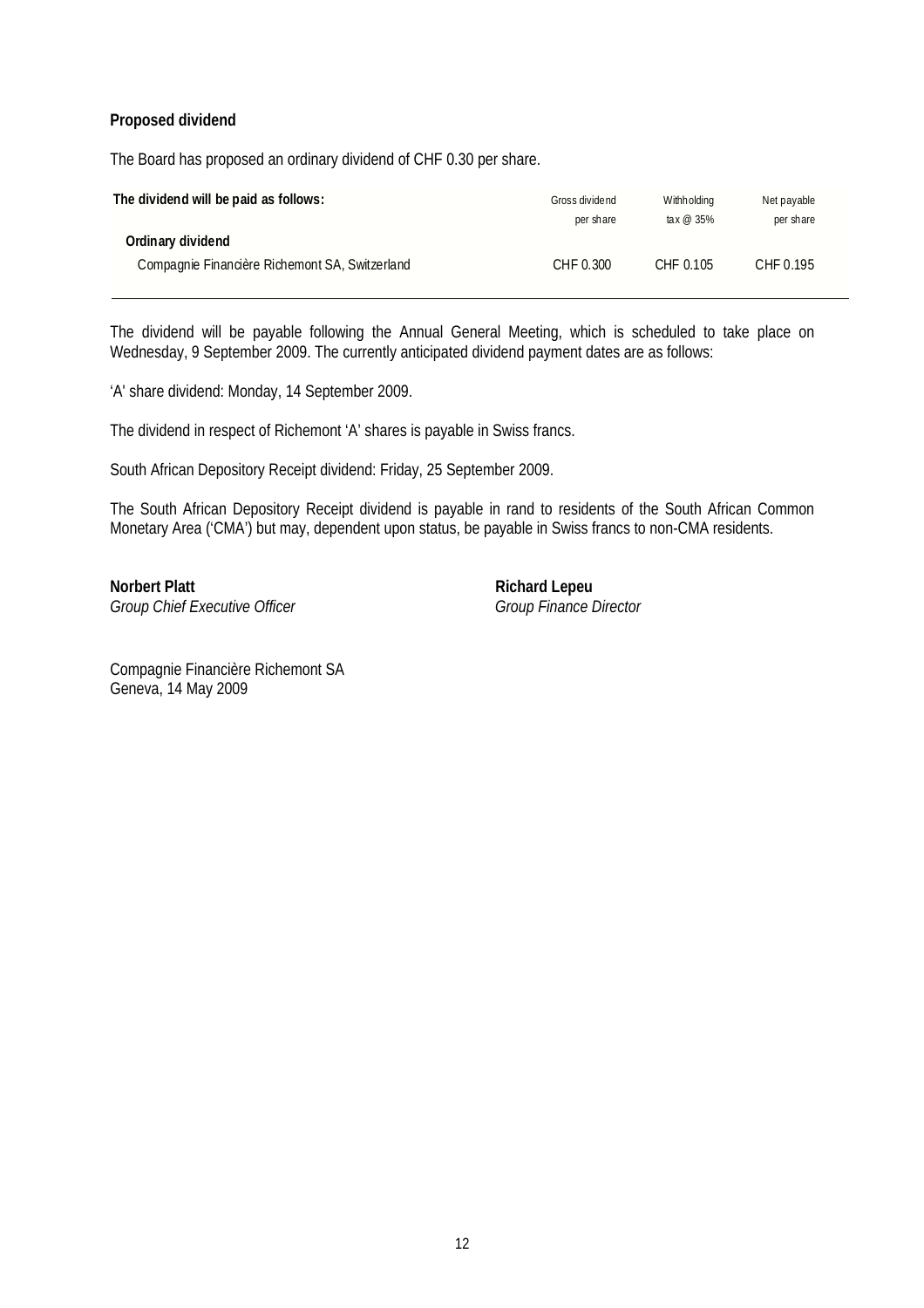**Extracts from the audited consolidated financial statements at 31 March 2009**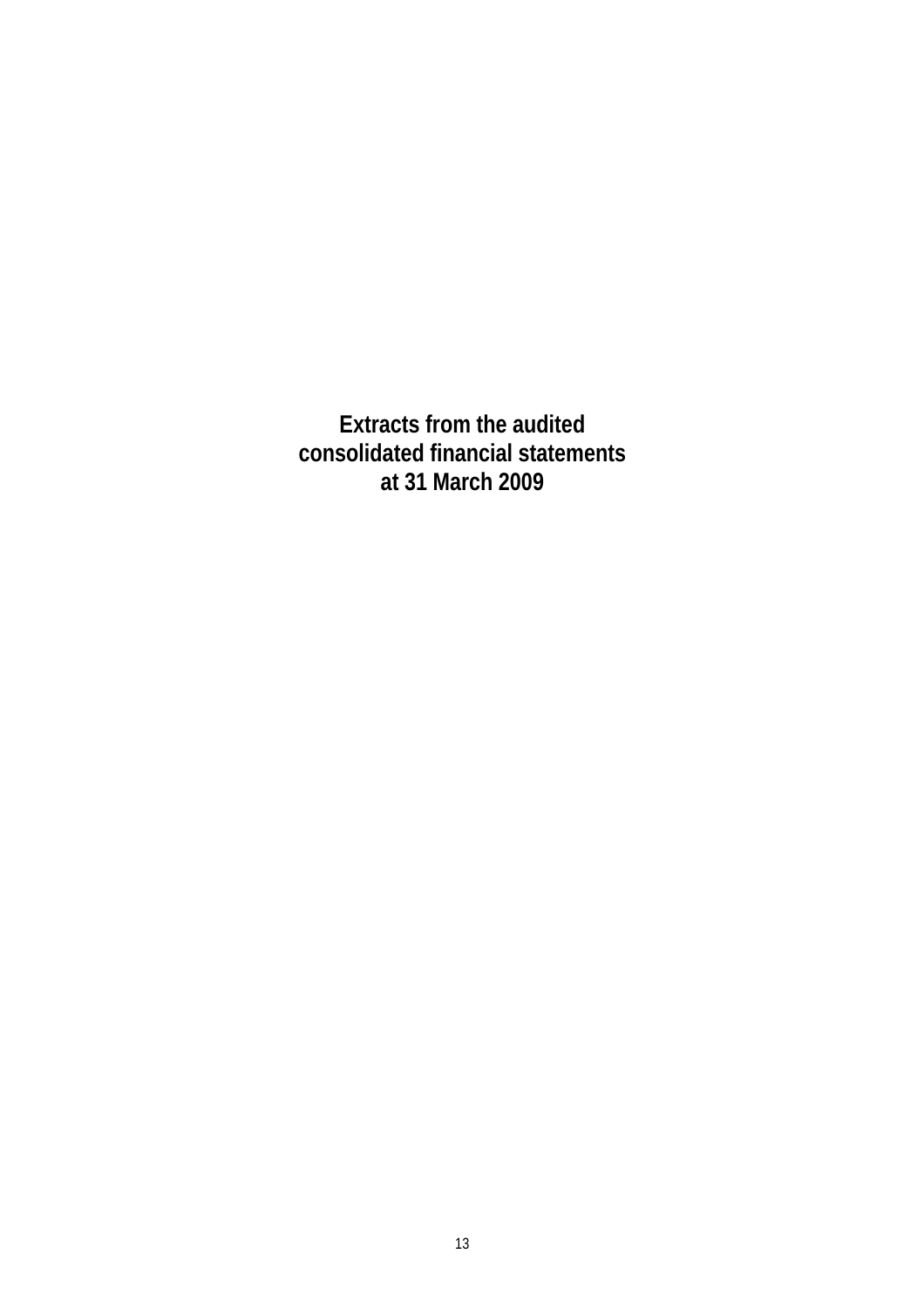# **Consolidated balance sheet**

| at 31 March                                                |                             | 2009    | 2008         |
|------------------------------------------------------------|-----------------------------|---------|--------------|
| <b>Assets</b>                                              |                             |         | re-presented |
|                                                            | <b>Notes</b>                | €m      | $\notin$ m   |
| Non-current assets<br>Property, plant and equipment        |                             | 1 1 4 8 | 975          |
| Intangible assets                                          |                             | 386     | 232          |
| Investments in associated undertakings                     | $\mathcal{L}_{\mathcal{L}}$ | 14      | 3 0 0 8      |
| Deferred income tax assets                                 |                             | 305     | 257          |
| Financial assets held at fair value through profit or loss |                             | 143     | 68           |
| Other non-current assets                                   |                             | 180     | 174          |
|                                                            |                             | 2 1 7 6 | 4 7 1 4      |
| <b>Current assets</b>                                      |                             |         |              |
| Inventories                                                | 8                           | 2 4 2 2 | 2076         |
| Trade and other receivables                                |                             | 672     | 641          |
| Derivative financial instruments                           |                             | 18      | 72           |
| Prepayments and accrued income                             |                             | 80      | 108          |
| Assets of disposal groups held for sale                    |                             | 11      |              |
| Cash at bank and on hand                                   |                             | 2032    | 2094         |
|                                                            |                             | 5 2 3 5 | 4 9 9 1      |
| <b>Total assets</b>                                        |                             | 7411    | 9705         |
| <b>Equity and liabilities</b>                              |                             |         |              |
| Equity                                                     |                             |         |              |
| Share capital                                              |                             | 334     | 334          |
| Participation reserve                                      |                             |         | 645          |
| Treasury shares                                            |                             | (195)   | (268)        |
| Hedge and share option reserves                            |                             | 90      | 176          |
| Cumulative translation adjustment reserve                  |                             | 124     | (348)        |
| Retained earnings                                          |                             | 4 4 7 9 | 7076         |
| Total shareholders' equity                                 |                             | 4832    | 7615         |
| <b>Minority interest</b>                                   |                             | 3       | 4            |
| <b>Total equity</b>                                        |                             | 4835    | 7619         |
| Liabilities                                                |                             |         |              |
| Non-current liabilities                                    |                             |         |              |
| Borrowings                                                 |                             | 77      | 246          |
| Deferred income tax liabilities                            |                             | 78      | 59           |
| Retirement benefit obligations                             |                             | 39      | 42           |
| Provisions                                                 |                             | 40      | 52           |
| Other long-term liabilities                                |                             | 34      | 15           |
|                                                            |                             | 268     | 414          |
| <b>Current liabilities</b>                                 |                             |         |              |
| Trade and other payables                                   |                             | 545     | 563          |
| Current income tax liabilities                             |                             | 172     | 188          |
| <b>Borrowings</b>                                          |                             | 188     | 12           |
| Derivative financial instruments                           |                             | 123     | 8            |
| Provisions                                                 |                             | 117     | 95           |
| Accruals and deferred income                               |                             | 218     | 216          |
| Short-term loans                                           |                             | 276     | 267          |
| Bank overdrafts                                            |                             | 669     | 323          |
| <b>Total liabilities</b>                                   |                             | 2 3 0 8 | 1672<br>2086 |
|                                                            |                             | 2576    |              |
| <b>Total equity and liabilities</b>                        |                             | 7411    | 9705         |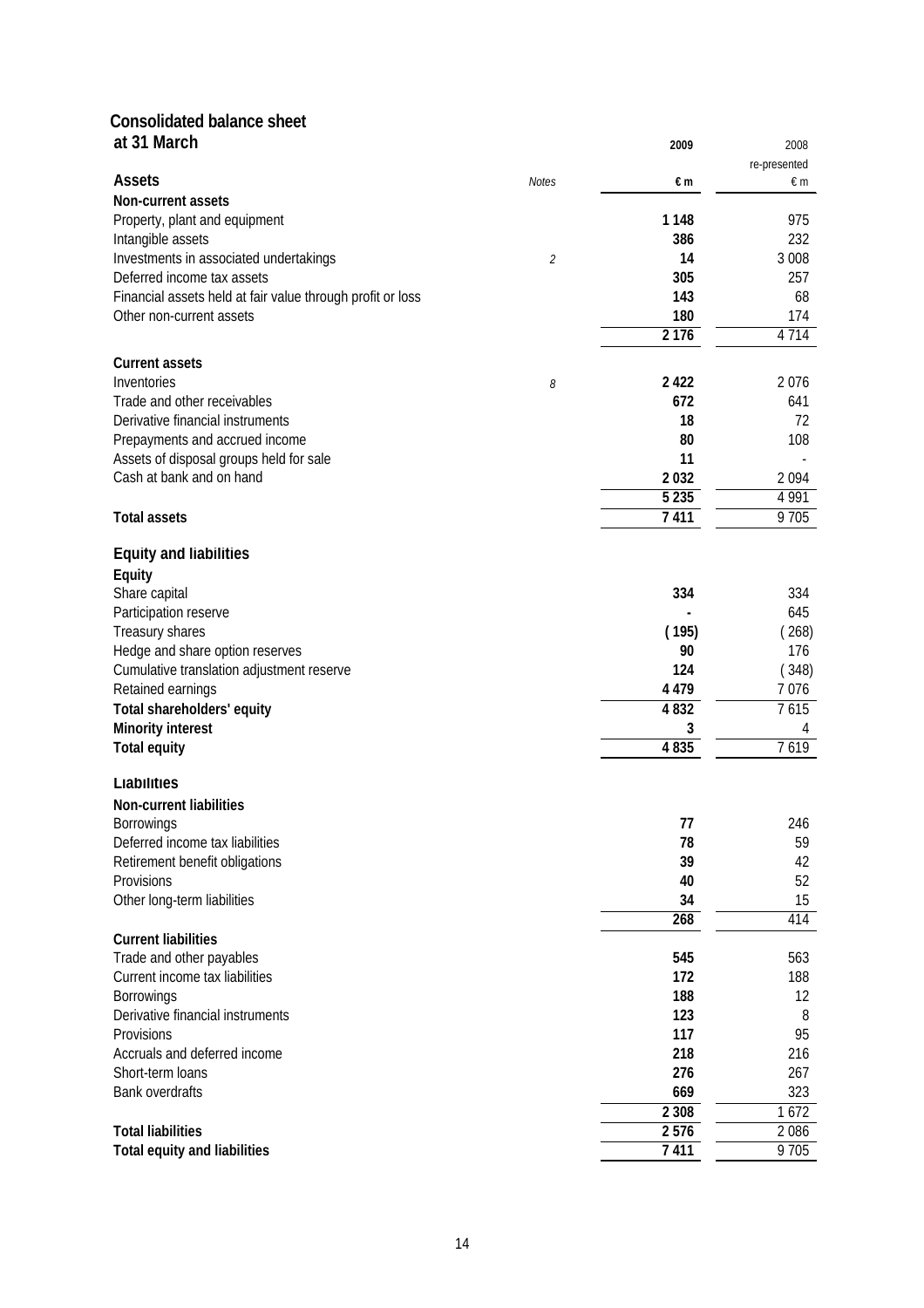## **Consolidated income statement for the year ended 31 March**

|                                                                                                                                                        |                | 2009    | 2008<br>re-presented |
|--------------------------------------------------------------------------------------------------------------------------------------------------------|----------------|---------|----------------------|
| Continuing operations                                                                                                                                  | <b>Notes</b>   | €m      | €m                   |
| <b>Sales</b>                                                                                                                                           | $\mathcal{I}$  | 5418    | 5 2 9 0              |
| Cost of sales                                                                                                                                          |                | (1988)  | (1875)               |
| Gross profit                                                                                                                                           |                | 3 4 3 0 | 3415                 |
| Selling and distribution expenses                                                                                                                      |                | (1235)  | (1177)               |
| Communication expenses                                                                                                                                 |                | (644)   | (608)                |
| Administrative expenses                                                                                                                                |                | (542)   | (522)                |
| Other operating (expense) / income                                                                                                                     | 3              | (27)    | 10                   |
| Operating profit                                                                                                                                       |                | 982     | 1 1 1 8              |
| Finance costs                                                                                                                                          | $\sqrt{4}$     | (228)   | (114)                |
| Finance income                                                                                                                                         | $\overline{4}$ | 127     | 161                  |
| Share of post-tax profit of associated undertakings                                                                                                    | $\overline{2}$ | 3       | 1                    |
| Profit before taxation                                                                                                                                 |                | 884     | 1 1 6 6              |
| Taxation                                                                                                                                               | 5              | (133)   | (194)                |
| Profit from continuing operations                                                                                                                      |                | 751     | $\overline{972}$     |
| <b>Discontinued operations</b>                                                                                                                         |                |         |                      |
| Profit from discontinued operations (net of tax)                                                                                                       | 6              | 325     | 592                  |
| Net profit                                                                                                                                             |                | 1076    | 1564                 |
| Attributable to:                                                                                                                                       |                |         |                      |
| Shareholders                                                                                                                                           |                | 1075    | 1565                 |
| Minority interest                                                                                                                                      |                | 1       | (1)                  |
|                                                                                                                                                        |                | 1076    | 1564                 |
| Earnings per share for profit and profit from<br>discontinued operations attributable to shareholders<br>during the year<br>(expressed in € per share) |                |         |                      |
| Basic:                                                                                                                                                 |                |         |                      |
| - from continuing operations                                                                                                                           | $\overline{7}$ | 1.340   | 1.734                |
| - from discontinued operations                                                                                                                         | $\overline{7}$ | 0.581   | 1.055                |
| Diluted:                                                                                                                                               |                | 1.921   | 2.789                |
| - from continuing operations                                                                                                                           | 7              | 1.337   | 1.710                |
| - from discontinued operations                                                                                                                         | $\overline{7}$ | 0.579   | 1.040                |
|                                                                                                                                                        |                | 1.916   | 2.750                |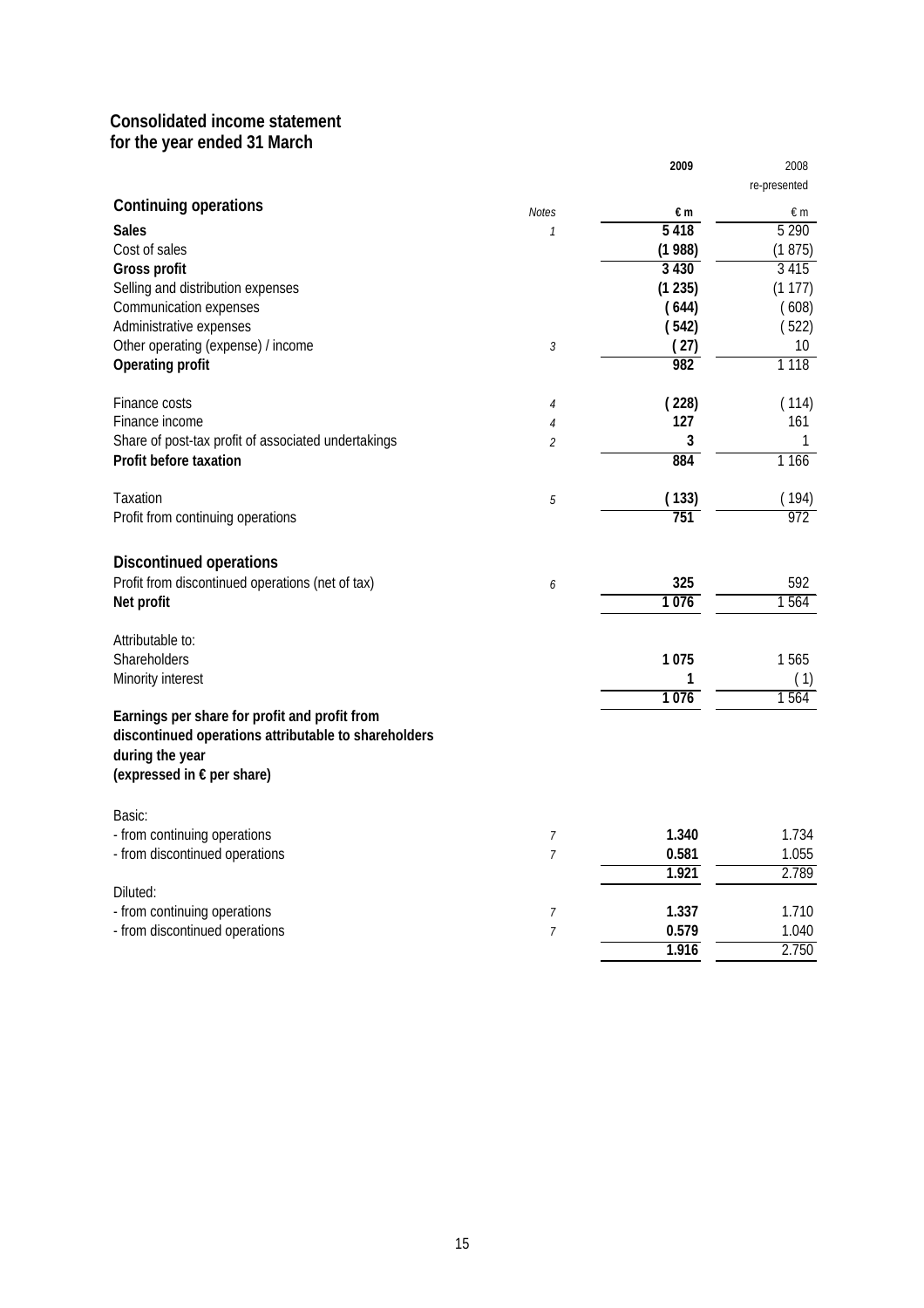## **Consolidated statement of changes in equity for the year ended 31 March**

|                                                                                  |               |                          |                |                                     |                |            | Minority                     | Total            |
|----------------------------------------------------------------------------------|---------------|--------------------------|----------------|-------------------------------------|----------------|------------|------------------------------|------------------|
|                                                                                  |               |                          |                | Equity attributable to shareholders |                |            | interest                     | equity           |
|                                                                                  |               |                          |                | Cumulative                          |                |            |                              |                  |
|                                                                                  |               |                          |                | translation                         |                |            |                              |                  |
|                                                                                  | Shareholders' | Treasury                 | Other          | adjustment                          | Retained       |            |                              |                  |
|                                                                                  | capital       | shares                   | reserves       | reserve                             | earnings       | Total      |                              |                  |
|                                                                                  | $\notin$ m    | $\notin$ m               | €m             | $\in \mathsf{m}$                    | $\notin$ m     | $\notin$ m | $\notin$ m                   | $\in \mathsf{m}$ |
| Balance at 31 March 2007                                                         | 979           | (264)                    | 151            | 113                                 | 6532           | 7511       | $\overline{2}$               | 7513             |
| Adoption of IAS 38 (amendment)                                                   |               |                          |                | $\blacksquare$                      | (27)           | (27)       | $\frac{1}{2}$                | (27)             |
| Balance at 1 April 2007                                                          | 979           | (264)                    | 151            | 113                                 | 6 5 0 5        | 7 4 8 4    | $\overline{2}$               | 7 4 8 6          |
| Currency translation adjustments                                                 | Ĭ.            |                          |                | (461)                               |                | (461)      | $\overline{3}$               | (458)            |
| Cash flow hedges:                                                                |               |                          |                |                                     |                |            |                              |                  |
| - net gains                                                                      |               |                          | 31             |                                     |                | 31         |                              | 31               |
| - recycle to income statement                                                    |               |                          | (13)           |                                     |                | (13)       |                              | (13)             |
| Net share of expense of associated<br>undertakings recognised directly in equity |               |                          | $\overline{a}$ |                                     | (87)           | (87)       |                              | (87)             |
| Tax on items recognised directly in equity                                       |               |                          | (24)           |                                     |                | (24)       | $\overline{\phantom{a}}$     | (24)             |
| Net income / (expense) recognised                                                |               |                          |                |                                     |                |            |                              |                  |
| directly in equity                                                               |               |                          | (6)            | (461)                               | (87)           | (554)      | $\sqrt{3}$                   | (551)            |
| Net profit/(loss)                                                                |               | $\overline{\phantom{a}}$ |                |                                     | 1565           | 1565       | (1)                          | 1564             |
| Total recognised income/(expense)                                                |               | $\overline{a}$           | (6)            | (461)                               | 1 4 7 8        | 1011       | $\overline{2}$               | 1013             |
| Net share of transactions of associated                                          |               |                          |                |                                     |                |            |                              |                  |
| undertakings with their equity holders                                           |               |                          |                |                                     | (173)          | (173)      |                              | (173)            |
| Net changes in treasury shares                                                   |               | (4)                      |                |                                     | (33)           | (37)       |                              | (37)             |
| Employee share option scheme                                                     |               |                          | 31             |                                     | $\blacksquare$ | 31         |                              | 31               |
| Dividends paid                                                                   |               |                          |                |                                     | (701)          | (701)      | $\overline{\phantom{0}}$     | (701)            |
| Balance at 31 March 2008                                                         | 979           | (268)                    | 176            | (348)                               | 7076           | 7615       | $\overline{\mathbf{4}}$      | 7619             |
| Currency translation adjustments                                                 |               |                          |                | 57                                  |                | 57         |                              | 57               |
| Cash flow hedges:                                                                |               |                          |                |                                     |                |            |                              |                  |
| - net losses                                                                     |               |                          | (41)           |                                     |                | (41)       |                              | (41)             |
| - recycle to income statement                                                    |               |                          | (12)           |                                     |                | (12)       |                              | (12)             |
| Net share of income of associated undertakings                                   |               |                          |                |                                     |                |            |                              |                  |
| recognised directly in equity<br>(discontinued operations)                       |               |                          |                |                                     | 101            | 101        |                              | 101              |
| Tax on items recognised directly in equity                                       |               |                          | (4)            |                                     |                | (4)        |                              | (4)              |
| Net income / (expense) recognised                                                |               |                          |                |                                     |                |            |                              |                  |
| directly in equity                                                               |               |                          | (57)           | 57                                  | 101            | 101        |                              | 101              |
| Net profit                                                                       |               |                          |                | $\blacksquare$                      | 1075           | 1075       | 1                            | 1076             |
| Total recognised income/(expense)                                                |               |                          | (57)           | $\overline{57}$                     | 1176           | 1 1 7 6    | 1                            | 1177             |
| Net share of transactions of associated                                          |               |                          |                |                                     |                |            |                              |                  |
| undertakings with their equity holders<br>(discontinued operations)              |               |                          |                |                                     | (72)           | (72)       |                              | (72)             |
| Net changes in treasury shares                                                   |               | 73                       |                |                                     | (7)            | 66         |                              | 66               |
| Employee share option scheme                                                     |               | $\blacksquare$           | (29)           |                                     | $\blacksquare$ | (29)       |                              | (29)             |
| Dividends paid                                                                   |               |                          |                |                                     | (438)          | (438)      | $\qquad \qquad \blacksquare$ | (438)            |
| Minorities acquired in business combinations                                     |               |                          |                | ä,                                  |                |            | (2)                          | (2)              |
| Partial liquidation of Group                                                     | 645)          | ٠                        |                | 415                                 | (3 256)        | (3486)     | ÷                            | (3486)           |
| Balance at 31 March 2009                                                         | 334           | (195)                    | 90             | 124                                 | 4 4 7 9        | 4832       | 3                            | 4835             |
|                                                                                  |               |                          |                |                                     |                |            |                              |                  |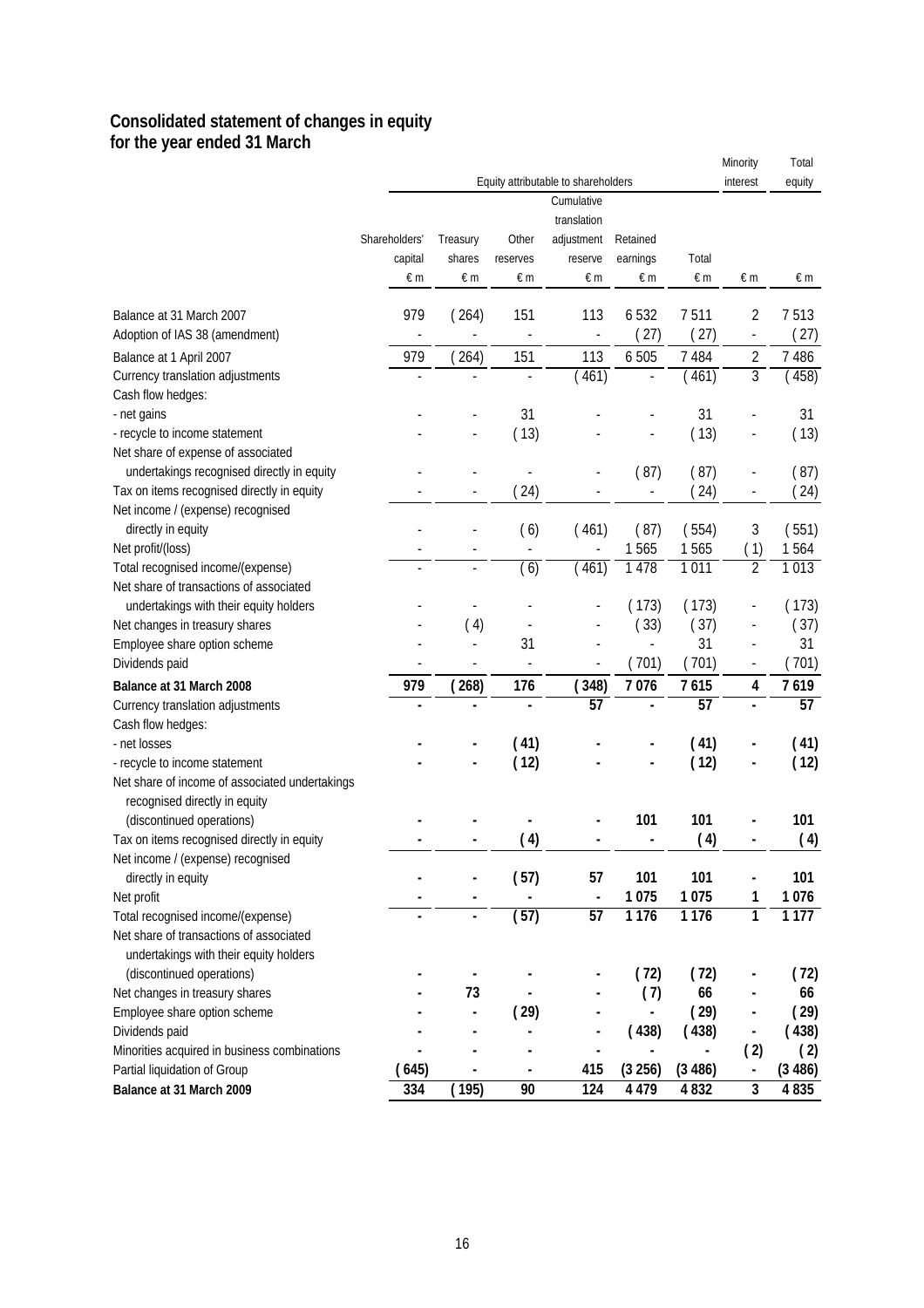## **Consolidated cash flow statement for the year ended 31 March**

| <b>Note</b><br>€m<br>€m<br>Cash flow generated from operations<br>9<br>819<br>968<br>73<br>82<br>(37)<br>(41)<br>343<br>325<br>(179)<br>171)<br>1019<br>1 1 6 3<br>Acquisition of subsidiary undertakings and<br>(126)<br>(145)<br>other businesses, net of cash acquired<br>Acquisition of associated undertakings<br>(3)<br>(1)<br>(305)<br>Acquisition of property, plant and equipment<br>(271)<br>12<br>Proceeds from disposal of property, plant and equipment<br>6<br>Acquisition of intangible assets<br>(44)<br>33)<br>Proceeds from disposal of intangible assets<br>1<br>3<br>(59)<br>(44)<br>Acquisition of other non-current assets<br>61<br>88<br>463)<br>397)<br>Cash flows from financing activities<br>108<br>179<br>(162)<br>(107)<br>(438)<br>(701)<br>(351)<br>(98)<br>(80)<br>14<br>43<br>(5)<br>(3)<br>(932)<br>669)<br>Net cash used in financing activities<br>(376)<br>97<br>1771<br>1623<br>(32)<br>51<br>Exchange (losses)/gains on cash and cash equivalents<br>1771<br>1 3 6 3 |                                                                  | 2009 | 2008 |
|-------------------------------------------------------------------------------------------------------------------------------------------------------------------------------------------------------------------------------------------------------------------------------------------------------------------------------------------------------------------------------------------------------------------------------------------------------------------------------------------------------------------------------------------------------------------------------------------------------------------------------------------------------------------------------------------------------------------------------------------------------------------------------------------------------------------------------------------------------------------------------------------------------------------------------------------------------------------------------------------------------------|------------------------------------------------------------------|------|------|
|                                                                                                                                                                                                                                                                                                                                                                                                                                                                                                                                                                                                                                                                                                                                                                                                                                                                                                                                                                                                             |                                                                  |      |      |
|                                                                                                                                                                                                                                                                                                                                                                                                                                                                                                                                                                                                                                                                                                                                                                                                                                                                                                                                                                                                             | Cash flows from operating activities                             |      |      |
|                                                                                                                                                                                                                                                                                                                                                                                                                                                                                                                                                                                                                                                                                                                                                                                                                                                                                                                                                                                                             |                                                                  |      |      |
|                                                                                                                                                                                                                                                                                                                                                                                                                                                                                                                                                                                                                                                                                                                                                                                                                                                                                                                                                                                                             | Interest received                                                |      |      |
|                                                                                                                                                                                                                                                                                                                                                                                                                                                                                                                                                                                                                                                                                                                                                                                                                                                                                                                                                                                                             | Interest paid                                                    |      |      |
|                                                                                                                                                                                                                                                                                                                                                                                                                                                                                                                                                                                                                                                                                                                                                                                                                                                                                                                                                                                                             | Dividends from associated undertaking                            |      |      |
|                                                                                                                                                                                                                                                                                                                                                                                                                                                                                                                                                                                                                                                                                                                                                                                                                                                                                                                                                                                                             | <b>Taxation paid</b>                                             |      |      |
|                                                                                                                                                                                                                                                                                                                                                                                                                                                                                                                                                                                                                                                                                                                                                                                                                                                                                                                                                                                                             | Net cash generated from operating activities                     |      |      |
|                                                                                                                                                                                                                                                                                                                                                                                                                                                                                                                                                                                                                                                                                                                                                                                                                                                                                                                                                                                                             | Cash flows from investing activities                             |      |      |
|                                                                                                                                                                                                                                                                                                                                                                                                                                                                                                                                                                                                                                                                                                                                                                                                                                                                                                                                                                                                             |                                                                  |      |      |
|                                                                                                                                                                                                                                                                                                                                                                                                                                                                                                                                                                                                                                                                                                                                                                                                                                                                                                                                                                                                             |                                                                  |      |      |
|                                                                                                                                                                                                                                                                                                                                                                                                                                                                                                                                                                                                                                                                                                                                                                                                                                                                                                                                                                                                             |                                                                  |      |      |
|                                                                                                                                                                                                                                                                                                                                                                                                                                                                                                                                                                                                                                                                                                                                                                                                                                                                                                                                                                                                             |                                                                  |      |      |
|                                                                                                                                                                                                                                                                                                                                                                                                                                                                                                                                                                                                                                                                                                                                                                                                                                                                                                                                                                                                             |                                                                  |      |      |
|                                                                                                                                                                                                                                                                                                                                                                                                                                                                                                                                                                                                                                                                                                                                                                                                                                                                                                                                                                                                             |                                                                  |      |      |
|                                                                                                                                                                                                                                                                                                                                                                                                                                                                                                                                                                                                                                                                                                                                                                                                                                                                                                                                                                                                             |                                                                  |      |      |
|                                                                                                                                                                                                                                                                                                                                                                                                                                                                                                                                                                                                                                                                                                                                                                                                                                                                                                                                                                                                             |                                                                  |      |      |
|                                                                                                                                                                                                                                                                                                                                                                                                                                                                                                                                                                                                                                                                                                                                                                                                                                                                                                                                                                                                             | Proceeds from disposal of other non-current assets               |      |      |
|                                                                                                                                                                                                                                                                                                                                                                                                                                                                                                                                                                                                                                                                                                                                                                                                                                                                                                                                                                                                             | Net cash used in investing activities                            |      |      |
|                                                                                                                                                                                                                                                                                                                                                                                                                                                                                                                                                                                                                                                                                                                                                                                                                                                                                                                                                                                                             |                                                                  |      |      |
|                                                                                                                                                                                                                                                                                                                                                                                                                                                                                                                                                                                                                                                                                                                                                                                                                                                                                                                                                                                                             | Proceeds from borrowings                                         |      |      |
|                                                                                                                                                                                                                                                                                                                                                                                                                                                                                                                                                                                                                                                                                                                                                                                                                                                                                                                                                                                                             | Repayment of borrowings                                          |      |      |
|                                                                                                                                                                                                                                                                                                                                                                                                                                                                                                                                                                                                                                                                                                                                                                                                                                                                                                                                                                                                             | Dividends paid                                                   |      |      |
|                                                                                                                                                                                                                                                                                                                                                                                                                                                                                                                                                                                                                                                                                                                                                                                                                                                                                                                                                                                                             | Distribution of discontinued operations, net of cash disposed of |      |      |
|                                                                                                                                                                                                                                                                                                                                                                                                                                                                                                                                                                                                                                                                                                                                                                                                                                                                                                                                                                                                             | Payment for treasury shares                                      |      |      |
|                                                                                                                                                                                                                                                                                                                                                                                                                                                                                                                                                                                                                                                                                                                                                                                                                                                                                                                                                                                                             | Proceeds from sale of treasury shares                            |      |      |
|                                                                                                                                                                                                                                                                                                                                                                                                                                                                                                                                                                                                                                                                                                                                                                                                                                                                                                                                                                                                             | Capital element of finance lease payments                        |      |      |
|                                                                                                                                                                                                                                                                                                                                                                                                                                                                                                                                                                                                                                                                                                                                                                                                                                                                                                                                                                                                             |                                                                  |      |      |
|                                                                                                                                                                                                                                                                                                                                                                                                                                                                                                                                                                                                                                                                                                                                                                                                                                                                                                                                                                                                             | Net change in cash and cash equivalents                          |      |      |
|                                                                                                                                                                                                                                                                                                                                                                                                                                                                                                                                                                                                                                                                                                                                                                                                                                                                                                                                                                                                             | Cash and cash equivalents at beginning of year                   |      |      |
|                                                                                                                                                                                                                                                                                                                                                                                                                                                                                                                                                                                                                                                                                                                                                                                                                                                                                                                                                                                                             |                                                                  |      |      |
|                                                                                                                                                                                                                                                                                                                                                                                                                                                                                                                                                                                                                                                                                                                                                                                                                                                                                                                                                                                                             | Cash and cash equivalents at end of year                         |      |      |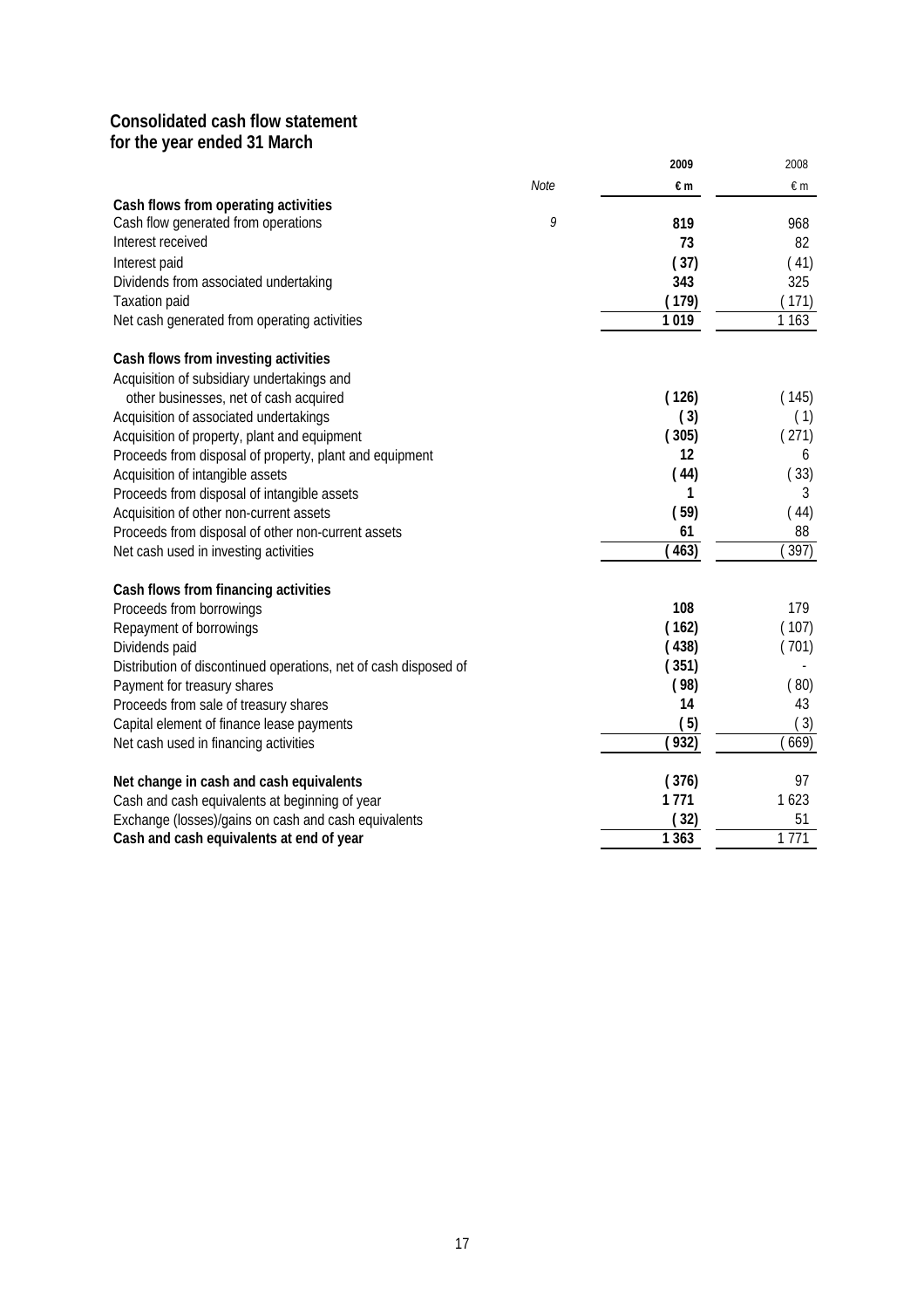## **Notes to the consolidated financial statements 31 March 2009**

#### **General information**

On 20 October 2008, the de-twinning of the shares of Compagnie Financière Richemont SA ('the Company') and the participation certificates of Richemont SA was effected. The participation certificates of Richemont SA have been converted into ordinary shares and are traded in the name of Reinet Investments SCA ('Reinet') on the Luxembourg stock exchange and are no longer directly related to the Company.

#### **Accounting policies and basis of preparation**

These consolidated financial statements of the Company are for the year ended 31 March 2009. They have been prepared in accordance with International Financial Reporting Standards ('IFRS').

The financial statements are presented in millions of euros; the euro represents the functional and presentational currency of the Group.

Where necessary, comparative figures have been adjusted to conform with changes in presentation in the current year.

#### **1. Segment information**

A business segment is a group of assets and operations engaged in providing products that are subject to risks and returns that are different from those of other business segments. The Group has identified business segments as the primary segments.

 A geographical segment is engaged in providing products within a particular economic environment that is subject to risks and returns that are different from those of segments operating in other economic environments. The Group uses geographical segments as the secondary segments.

## (a) Primary reporting format – business segments

For the purposes of clarity and comparability of external reporting, the Group combines internal management units with similar risk and reward profiles into business operating segments, which are constituted as follows:

- Jewellery Maisons businesses whose heritage is in the design, manufacture and distribution of jewellery products; these comprise Cartier and Van Cleef & Arpels.
- Specialist Watchmakers businesses whose primary activity includes the design, manufacture and distribution of precision timepieces. The Group's specialist watchmakers comprise Piaget, A. Lange & Söhne, Jaeger-LeCoultre, Vacheron Constantin, Officine Panerai, IWC, Baume & Mercier and Roger Dubuis.
- Writing Instrument Maison business whose primary activity includes the design, manufacture and distribution of writing instruments, namely Montblanc.
- Leather and Accessories Maisons businesses whose principal activities include the design and distribution of leather goods and other accessories, being Alfred Dunhill and Lancel.

Other Group operations mainly comprise Chloé, royalty income and other businesses. None of these constitutes a separately reportable segment.

Amounts included in 'Corporate' represent the costs of the Group's corporate operations which are not attributed to the segments.

The entire product range of a particular Maison, which may include jewellery, watches, writing instruments and leather goods, is reflected in the sales and operating result for that segment.

Segment assets consist primarily of property, plant and equipment, inventories, trade and other debtors and non-current assets. Segment liabilities comprise operating liabilities, including provisions, but exclude short and long-term loans and bank overdrafts.

Inter-segment transactions are transacted at prices that reflect the risk and rewards transferred and are entered into under normal commercial terms and conditions.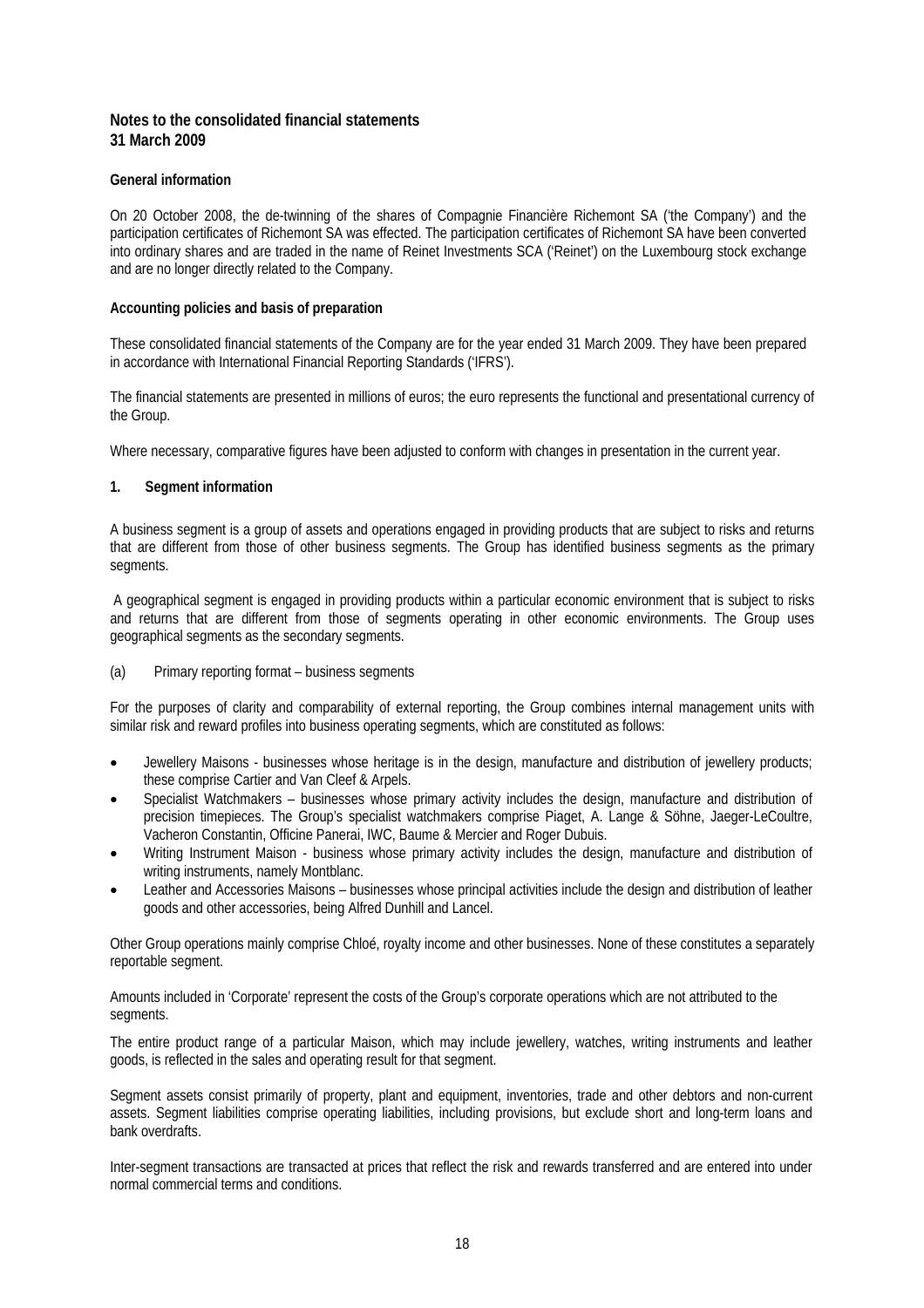The segment results for the years ended 31 March are as follows:

|                                                     | Sales |              | Inter-segment sales |              | Total segment sales |              |
|-----------------------------------------------------|-------|--------------|---------------------|--------------|---------------------|--------------|
|                                                     | 2009  | 2008         | 2009                | 2008         | 2009                | 2008         |
|                                                     |       | re-presented |                     | re-presented |                     | re-presented |
| <b>Sales</b>                                        | €m    | $\epsilon$ m | €m                  | €m           | €m                  | €m           |
| Jewellery Maisons                                   | 2762  | 2657         |                     |              | 2763                | 2658         |
| Specialist Watchmakers                              | 1437  | 1 3 7 8      | 12                  |              | 1449                | 1 3 8 5      |
| Writing Instrument Maison                           | 595   | 637          |                     |              | 596                 | 638          |
| Writing Instrument Maison - discontinued operations | (8)   | 12)          |                     | ٠            | (8)                 | (12)         |
| Leather and Accessories Maisons                     | 294   | 309          |                     |              | 294                 | 309          |
| Other Businesses                                    | 338   | 321          | 163                 | 105          | 501                 | 426          |
|                                                     | 5418  | 5 2 9 0      | 177                 | 114          | 5595                | 5 4 0 4      |

|                                                                     | 2009  | 2008         |
|---------------------------------------------------------------------|-------|--------------|
|                                                                     |       | re-presented |
| Operating result from continuing operations                         | €m    | €m           |
| Jewellery Maisons                                                   | 777   | 765          |
| Specialist Watchmakers                                              | 287   | 374          |
| Writing Instrument Maison                                           | 69    | 126          |
| Leather and Accessories Maisons                                     | 10)   | (5)          |
| Other Businesses                                                    | (1)   | 16           |
| Corporate                                                           | (140) | 158)         |
| Operating profit                                                    | 982   | 1 1 1 8      |
| Finance costs                                                       | (228) | (114)        |
| Finance income                                                      | 127   | 161          |
| Operating profit before share of results of associated undertakings | 881   | 1 1 6 5      |
| Share of post-tax profit of associated undertakings                 | 3     | 1            |
| Profit before taxation                                              | 884   | 1 1 6 6      |
| Taxation                                                            | (133) | (194)        |
| Profit from continuing operations                                   | 751   | 972          |
| Profit from discontinued operations                                 | 325   | 592          |
| Net profit                                                          | 1076  | 1564         |
|                                                                     |       |              |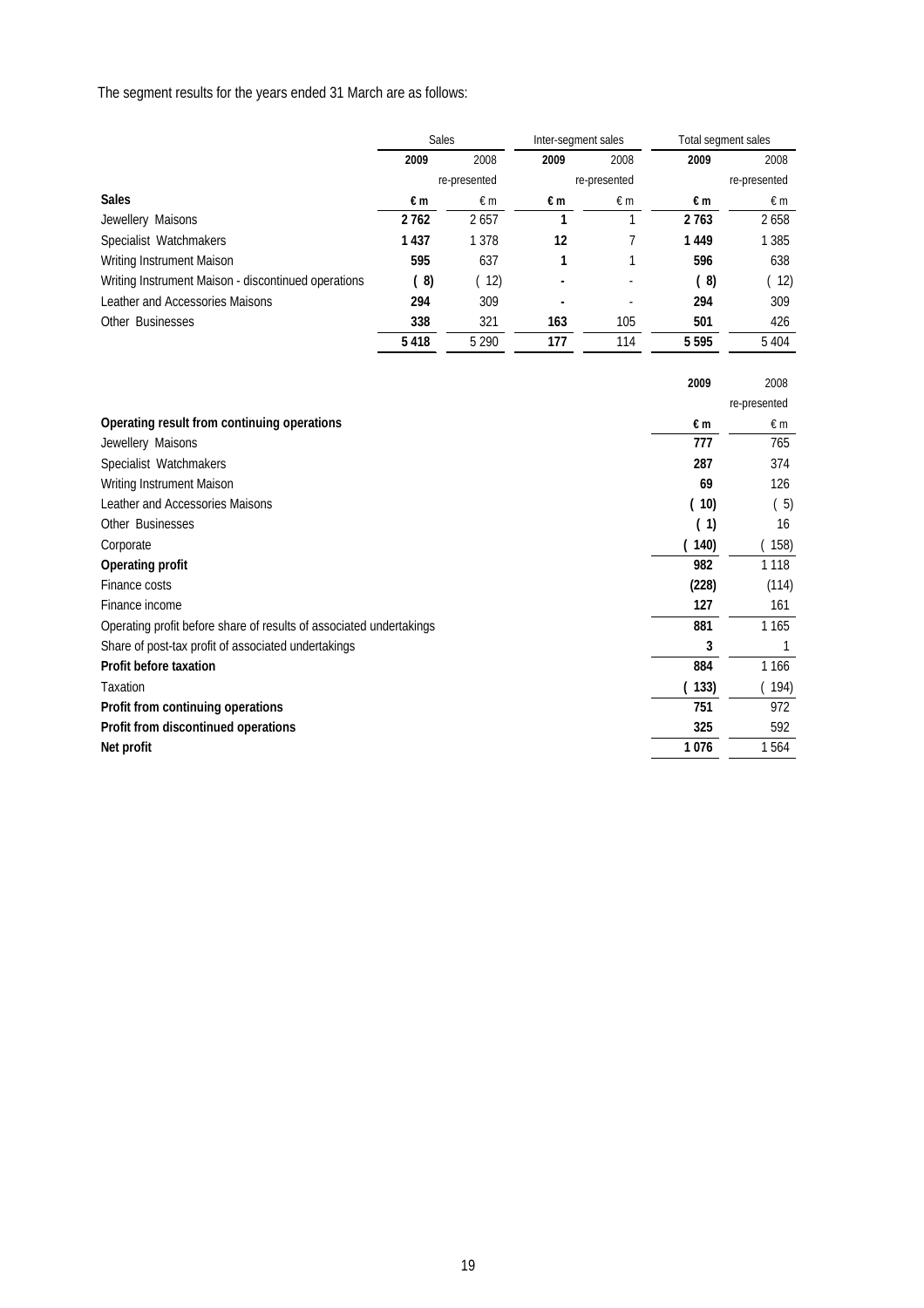## (a) Primary reporting format – business segments (continued)

Net segment assets at 31 March are as follows:

|                                        | Segment assets |                          | Segment liabilities |      | Net segment assets |              |
|----------------------------------------|----------------|--------------------------|---------------------|------|--------------------|--------------|
|                                        | 2009           | 2008                     | 2009                | 2008 | 2009               | 2008         |
|                                        |                | re-presented             |                     |      |                    | re-presented |
| Net segment assets                     | €m             | €m                       | €m                  | €m   | €m                 | €m           |
| Jewellery Maisons                      | 1995           | 1759                     | 292)                | 295) | 1703               | 1464         |
| Specialist Watchmakers                 | 1436           | 1 0 0 4                  | 201)                | 164) | 1 2 3 5            | 840          |
| <b>Writing Instrument Maisons</b>      | 462            | 443                      | ( 80)               | (86) | 382                | 357          |
| Leather and Accessories Maisons        | 201            | 178                      | (50)                | (60) | 151                | 118          |
| Other Businesses                       | 411            | 459                      | (91)                | 111) | 320                | 348          |
| Corporate                              | 555            | 503                      | 363)                | 233) | 192                | 270          |
|                                        | 5 0 6 0        | 4 3 4 6                  | (1077)              | 949) | 3 9 8 3            | 3 3 9 7      |
| Investments in associated undertakings | 14             | 3 0 0 8                  |                     |      | 14                 | 3 0 0 8      |
| Cash and cash equivalents              | 2032           | 2094                     | 669)                | 323) | 1 3 6 3            | 1771         |
| Short-term loans and borrowings        | ٠              | $\overline{\phantom{a}}$ | 541)                | 525) | (541)              | 525)         |
| Retirement benefit obligations         | ٠              | ٠                        | (39)                | (42) | 39)                | 42)          |
| Deferred and current income tax, net   | 305            | 257                      | 250)                | 247) | 55                 | 10           |
|                                        | 7411           | 9705                     | (2576)              | 2086 | 4835               | 7619         |

Other segment information for the years ended 31 March is as follows:

|                                 |      |                     | Depreciation/ |                     |                   |      |
|---------------------------------|------|---------------------|---------------|---------------------|-------------------|------|
| Items related to                |      | Capital expenditure |               | amortisation charge | Impairment charge |      |
| property, plant, equipment      | 2009 | 2008                | 2009          | 2008                | 2009              | 2008 |
| and intangible assets           | €m   | €m                  | €m            | €m                  | €m                | €m   |
| Jewellery Maisons               | 105  | 107                 | 74            | 63                  |                   |      |
| Specialist Watchmakers          | 86   | 61                  | 43            | 31                  |                   |      |
| Writing Instrument Maisons      | 34   | 43                  | 31            | 21                  |                   |      |
| Leather and Accessories Maisons | 25   | 25                  | 12            |                     |                   |      |
| Other Businesses                | 52   | 36                  | 30            | 19                  |                   |      |
| Corporate                       | 48   | 39                  | 28            | 29                  |                   |      |
|                                 | 350  | 311                 | 218           | 174                 |                   |      |

|                                 |      | Share option costs |  |
|---------------------------------|------|--------------------|--|
|                                 | 2009 | 2008               |  |
| Other non-cash items            | €m   | €m                 |  |
| Jewellery Maisons               | h    | <sub>b</sub>       |  |
| Specialist Watchmakers          | 5    | 5                  |  |
| Writing Instrument Maisons      |      |                    |  |
| Leather and Accessories Maisons |      |                    |  |
| Other Businesses                |      |                    |  |
| Corporate                       | 16   | 16                 |  |
|                                 | 31   | 31                 |  |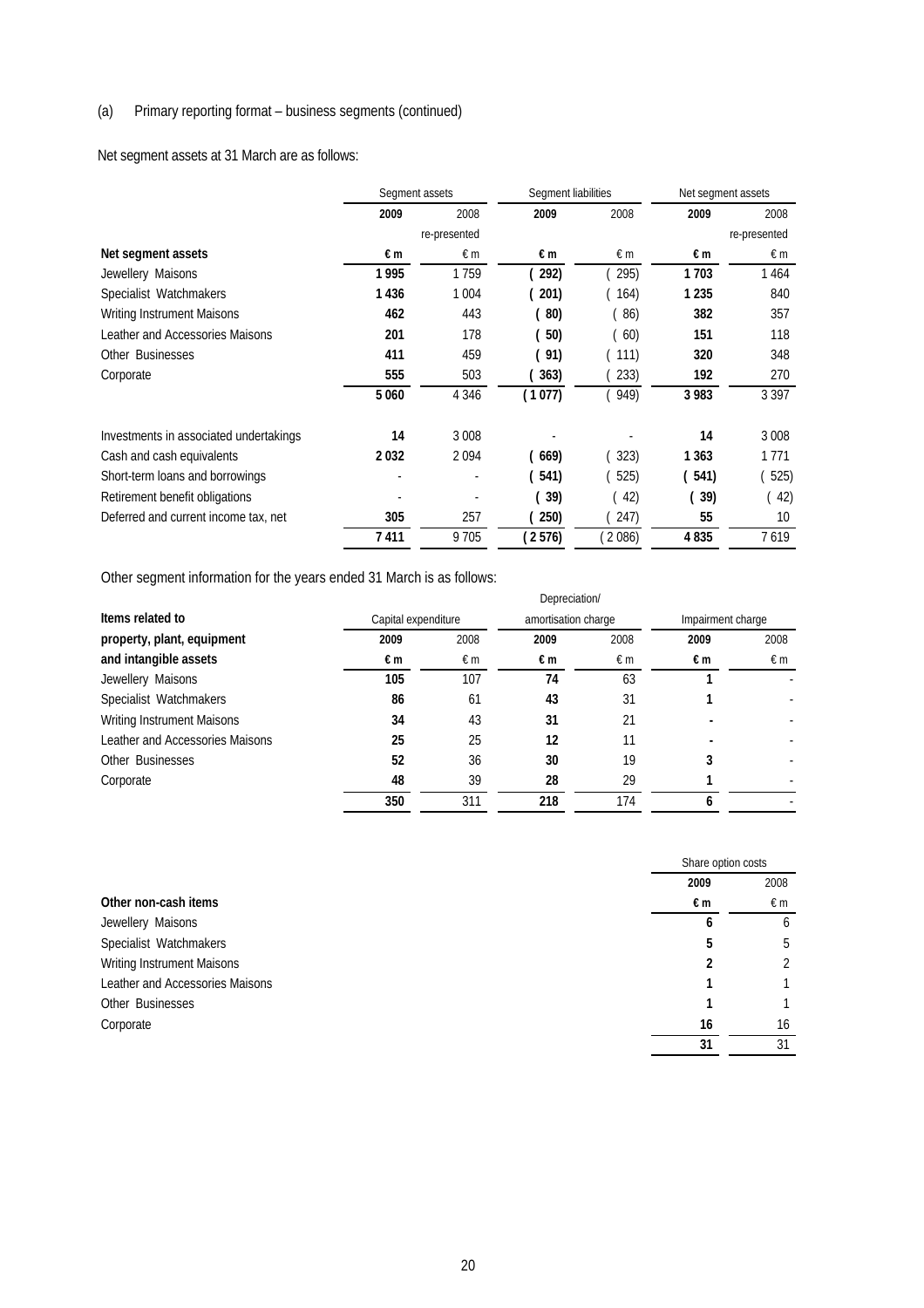## (b) Secondary reporting format – geographical segments

Sales, segment assets and capital expenditure in the three main geographical areas where the Group's business segments operate are as follows in respect of the years ended 31 March:

|                          | Sales   |              | Segment assets at 31 March |              |      | Capital expenditure |  |
|--------------------------|---------|--------------|----------------------------|--------------|------|---------------------|--|
|                          | 2009    | 2008         | 2009                       | 2008         | 2009 | 2008                |  |
|                          |         | re-presented |                            | re-presented |      |                     |  |
|                          | €m      | $\epsilon$ m | €m                         | $\notin$ m   | €m   | €m                  |  |
| Europe                   | 2 3 6 3 | 2 2 8 4      | 3793                       | 3 2 4 4      | 236  | 194                 |  |
| France                   | 500     | 493          | 542                        | 505          | 26   | 25                  |  |
| Switzerland              | 288     | 257          | 2 2 4 5                    | 1895         | 137  | 92                  |  |
| Germany, Italy and Spain | 611     | 681          | 487                        | 488          | 31   | 30                  |  |
| Other Europe             | 964     | 853          | 519                        | 356          | 42   | 47                  |  |
| Asia                     | 2 166   | 1994         | 815                        | 671          | 85   | 75                  |  |
| China/Hong Kong          | 921     | 790          | 357                        | 236          | 53   | 34                  |  |
| Japan                    | 692     | 699          | 286                        | 292          | 14   | 30                  |  |
| Other Asia               | 553     | 505          | 172                        | 143          | 18   | 11                  |  |
| Americas                 | 889     | 1012         | 452                        | 431          | 29   | 42                  |  |
| <b>USA</b>               | 662     | 775          | 379                        | 341          | 24   | 36                  |  |
| <b>Other Americas</b>    | 227     | 237          | 73                         | 90           | 5    | 6                   |  |
|                          | 5418    | 5 2 9 0      | 5 0 6 0                    | 4 3 4 6      | 350  | 311                 |  |

Sales are allocated based on the location of the customer or the boutique. Segment assets and capital expenditure are allocated based on where the assets are located.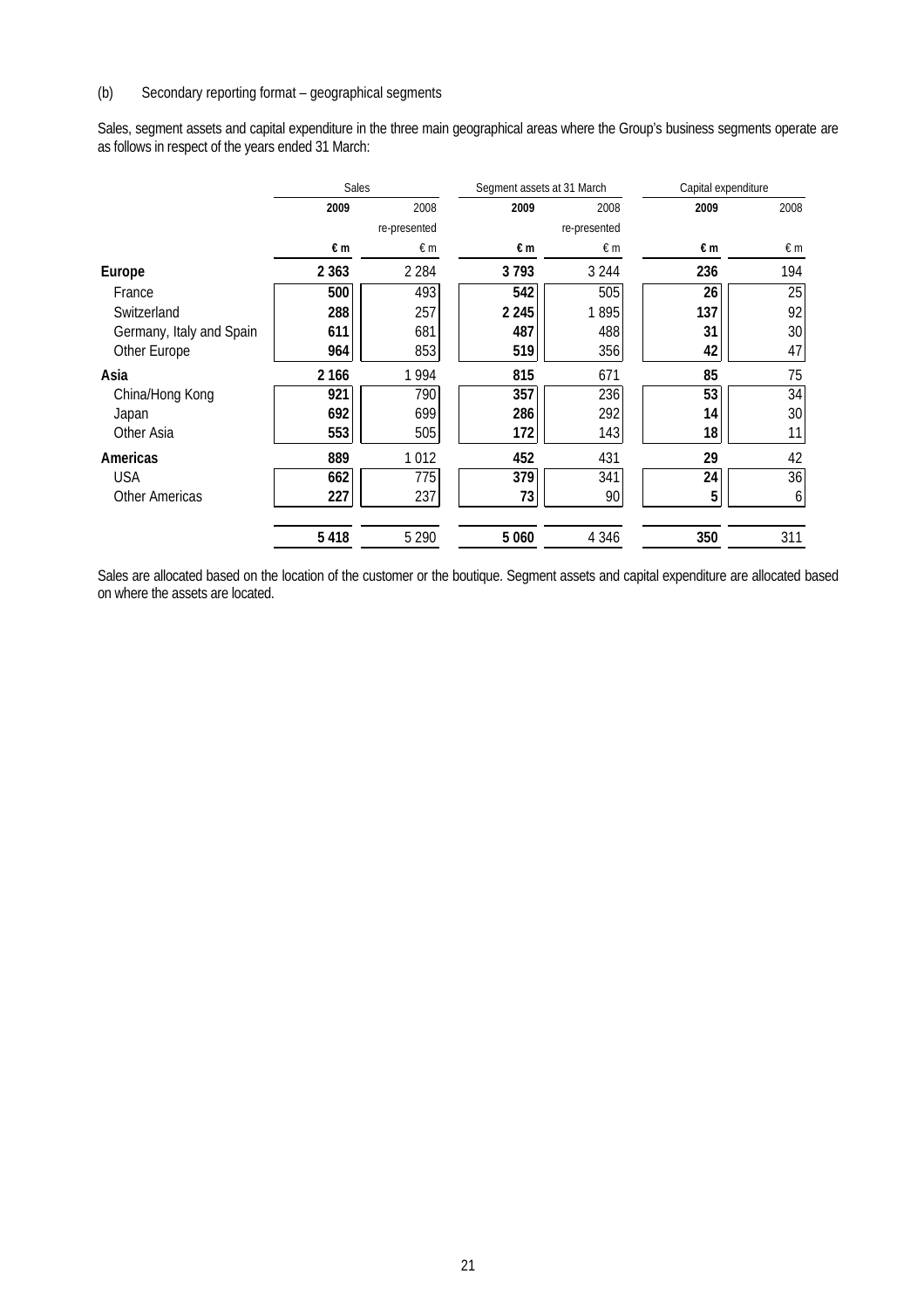#### **2. Investments in associated undertakings**

|                                                          | BAT        | Other | Total   |
|----------------------------------------------------------|------------|-------|---------|
|                                                          | $\notin$ m | €m    | €m      |
| At 1 April 2007                                          | 3 4 9 7    | 9     | 3506    |
| Exchange adjustments                                     | 523)       | (1)   | (524)   |
| Share of post-tax profit                                 |            |       |         |
| Discontinued operations                                  | 609        |       | 609     |
| Dividends received                                       | 325)       |       | 325)    |
| Acquisition of associated undertakings                   |            |       |         |
| Other equity movements arising from:                     |            |       |         |
| - expenses recognised directly in equity                 | (87)       |       | (87)    |
| - transactions with equityholders                        | 173)       |       | (173)   |
| At 31 March 2008                                         | 2998       | 10    | 3 0 0 8 |
| Exchange adjustments                                     | 20         | (1)   | 19      |
| Share of post-tax profit                                 |            | 3     | 3       |
| Discontinued operations                                  | 355        |       | 355     |
| Dividends received                                       | (343)      |       | (343)   |
| Acquisition of associated undertakings                   |            | 3     | 3       |
| Other equity movements arising from:                     |            |       |         |
| - expenses recognised directly in equity                 | 101        |       | 101     |
| - transactions with equityholders                        | (71)       | (1)   | (72)    |
| Indirect disposal on partial liquidation of parent group | (3060)     |       | (3060)  |
| At 31 March 2009                                         |            | 14    | 14      |

Investments in associated undertakings at 31 March 2009 include goodwill of € 5 million (2008: € 2 200 million).

#### **British American Tobacco plc ('BAT')**

The summarised financial information in respect of the Group's share of results of its principal associated undertaking, BAT, till the date of Group's restructuring is as follows:

|                                        | Period to       | Year to       |
|----------------------------------------|-----------------|---------------|
|                                        | 20 October 2008 | 31 March 2008 |
|                                        | €m              | $\notin$ m    |
| Operating profit                       | 519             | 826           |
| After:                                 |                 |               |
| Share of other expense                 | (8)             | (27)          |
| Finance costs                          | (63)            | (137)         |
| Finance income                         | 15              | 53            |
| Share of post-tax profit of associates | 62              | 134           |
| Profit before taxation                 | 533             | 876           |
| Taxation                               | (150)           | (223)         |
| Net profit                             | 383             | 653           |
| Attributable to:                       |                 |               |
| Shareholders' equity                   | 355             | 609           |
| Minority interest                      | 28              | 44            |
|                                        | 383             | 653           |

The Group's share of results and retained reserves of BAT for the six-month period to 30 September 2008 have been derived from accounts drawn up to that date, and for the period from 1 October to 20 October 2008 from estimates by management using the average daily profit of BAT for the preceding six-month period.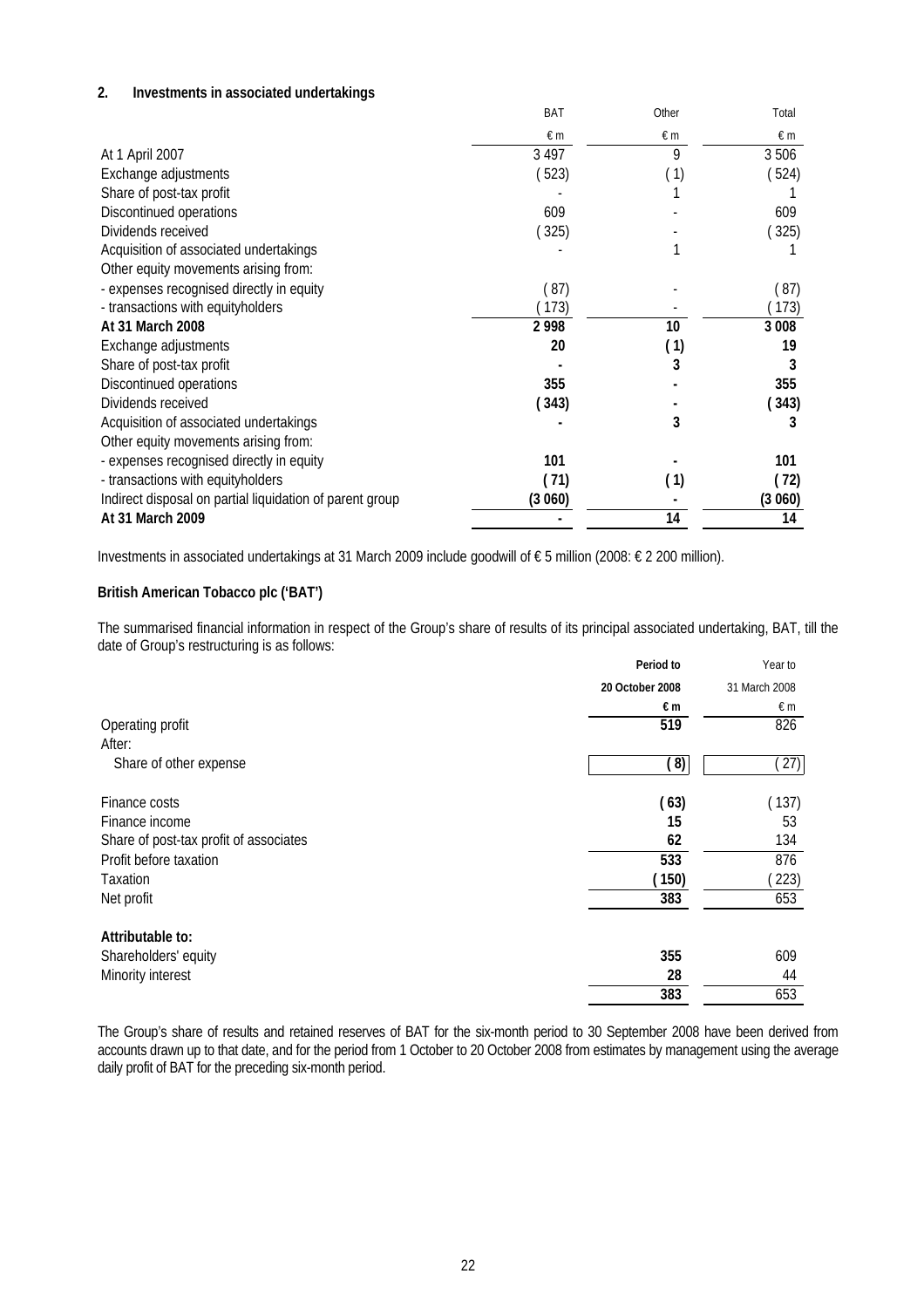Changes in the Group's percentage holding of BAT during the years ended 31 March 2009 and 2008 relate to the share buy-back programme carried out by BAT. The following table indicates the percentages applied to BAT's profits:

| For the period to 20 October 2008 |            |
|-----------------------------------|------------|
|                                   | Percentage |
| 1 April 2008 to 30 June 2008      | 19.4       |
| 1 July 2008 to 20 October 2008    | 19.5       |
| For the year ended 31 March 2008  |            |
| 1 April 2007 to 30 June 2007      | 19.1       |
| 1 July 2007 to 31 March 2008      | 19.3       |

On 20 October 2008 the Group effectively disposed of its entire holding in BAT through the partial liquidation of Richemont SA (note 6).

The market capitalisation of BAT ordinary shares at 20 October 2008 was £ 34 303 million (31 March 2008: £ 38 126 million). The fair value of the Group's effective interest of 19.5 per cent in BAT ordinary shares at that date was € 8 664 million (31 March 2008: effective interest: 19.3 per cent; fair value: € 9 250 million).

#### **3. Other operating (expense) / income**

|                                                                     | 2009 | 2008             |
|---------------------------------------------------------------------|------|------------------|
|                                                                     | €m   | €m               |
| Royalty income - net                                                | 16   |                  |
| Amortisation of intangible assets acquired on business combinations | (13) | $\left(3\right)$ |
| Other expenses                                                      | 30)  |                  |
|                                                                     |      |                  |

#### **4. Net finance (costs) / income**

|                                                                                 | 2009  | 2008       |
|---------------------------------------------------------------------------------|-------|------------|
| Finance income:                                                                 | €m    | $\notin$ m |
| Interest income on bank and other deposits                                      | 73    | 82         |
| Dividend income on financial assets at fair value through profit or loss        |       | 6          |
| Net gain in fair value of financial assets at fair value through profit or loss |       | 9          |
| Net foreign exchange gains on monetary items                                    | 53    |            |
| Mark-to-market adjustment in respect of hedging activities                      |       | 64         |
| Finance income                                                                  | 127   | 161        |
| Finance costs:                                                                  |       |            |
| Interest expense:                                                               |       |            |
| - bank borrowings                                                               | (37)  | 35)        |
| - other financial expenses                                                      | (1)   | (1)        |
| Net loss in fair value of financial assets at fair value through profit or loss | (18)  |            |
| Mark-to-market adjustment in respect of hedging activities                      | (172) |            |
| Net foreign exchange losses on monetary items                                   |       | 78)        |
| Finance costs                                                                   | (228) | (114)      |
| Net finance (costs) / income                                                    | (101) | 47         |

Foreign exchange gains resulting from effective hedge derivative instruments of  $\epsilon$  12 million (2008: gains of  $\epsilon$  13 million) were reflected in cost of sales during the year. Gains and losses on all non-hedge derivatives, as well as the ineffective portion of hedge derivatives, are included in net finance (costs) / income.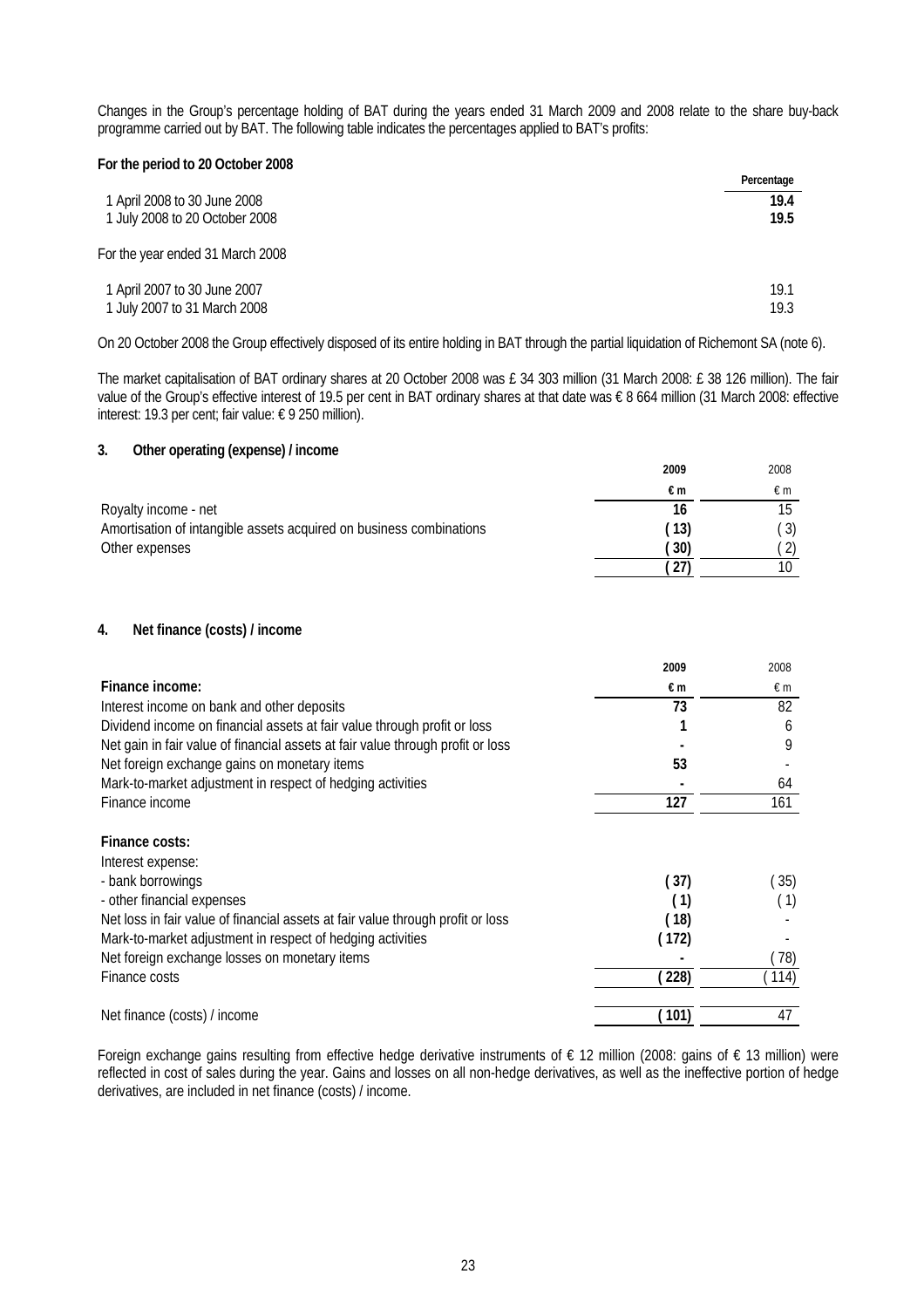### **5. Taxation**

Taxation charge in the income statement:

|                              | 2009 | 2008         |
|------------------------------|------|--------------|
|                              |      | re-presented |
|                              | €m   | €m           |
| Current tax                  | 152  | 204          |
| Deferred tax (credit)/charge | (19) | 10)          |
|                              | 133  | 194          |

The average effective tax rate is calculated in respect of profit before taxation but excluding the share of post-tax profit of associated undertakings. The rates for the years ended 31 March 2009 and 2008 were 15.7 per cent and 16.9 per cent respectively.

#### **6. Discontinued operations**

#### **British American Tobacco ('BAT')**

In their Extraordinary General Meeting on 9 October 2008 the shareholders of Compagnie Financière Richemont SA approved the restructuring of its business by splitting its luxury goods businesses from its other interests, which include its interest in BAT and other assets, including cash of  $\epsilon$  351 million.

The de-twinning of the shares of the Company and the participation certificates of Richemont SA was effected on 20 October 2008. As part of the restructuring, Richemont SA distributed to the Company its entire holdings in the share capital of the entities holding the luxury goods businesses in compensation of the cancellation of the share capital of Richemont SA, 100 per cent held by the Company. The cancellation of the shares of Richemont SA represents a disposal to the unitholders of the residual interests of Richemont SA which comprised principally its interest in BAT and other assets. The deconsolidation of Richemont SA generates no gain or loss through profit or loss as it represents a partial liquidation of Richemont SA in the context of a Group restructuring.

In addition to BAT, management has authorised and is actively involved in the disposal of two small business units.

The results and cash flows of the discontinued operations include the share of post tax profit and dividends received from BAT, and the two business units mentioned above. Management considers the net costs and cash flows of other assets disposed of to be immaterial.

| Results of discontinued operations                                      | 2009       | 2008       |
|-------------------------------------------------------------------------|------------|------------|
|                                                                         | €m         | $\notin$ m |
| <b>Sales</b>                                                            | 9          | 12         |
| Cost of sales                                                           | (21)       | (19)       |
| Gross loss                                                              | (12)       | (7)        |
| Selling and distribution expenses                                       | (3)        | (4)        |
| Communication expenses                                                  | (2)        | (6)        |
| Administrative expenses                                                 | (1)        |            |
| Other operating income                                                  | (12)       |            |
| Operating profit                                                        | (30)       | (17)       |
| Finance costs                                                           |            |            |
| Finance income                                                          |            |            |
| Share of post-tax profit of associated undertakings                     | 355        | 609        |
| Profit before taxation                                                  | 325        | 592        |
| Taxation                                                                |            |            |
| Profit from discontinued operations                                     | 325        | 592        |
| Cash flow generated from / (used in) discontinued operations            | 2009       | 2008       |
|                                                                         | $\n  in\n$ | $\notin$ m |
| Net cash generated from operating activities (operating)                | 335        | 314        |
| Disposal of discontinued operations net of cash disposed of (financing) | (351)      |            |
|                                                                         | (16)       | 314        |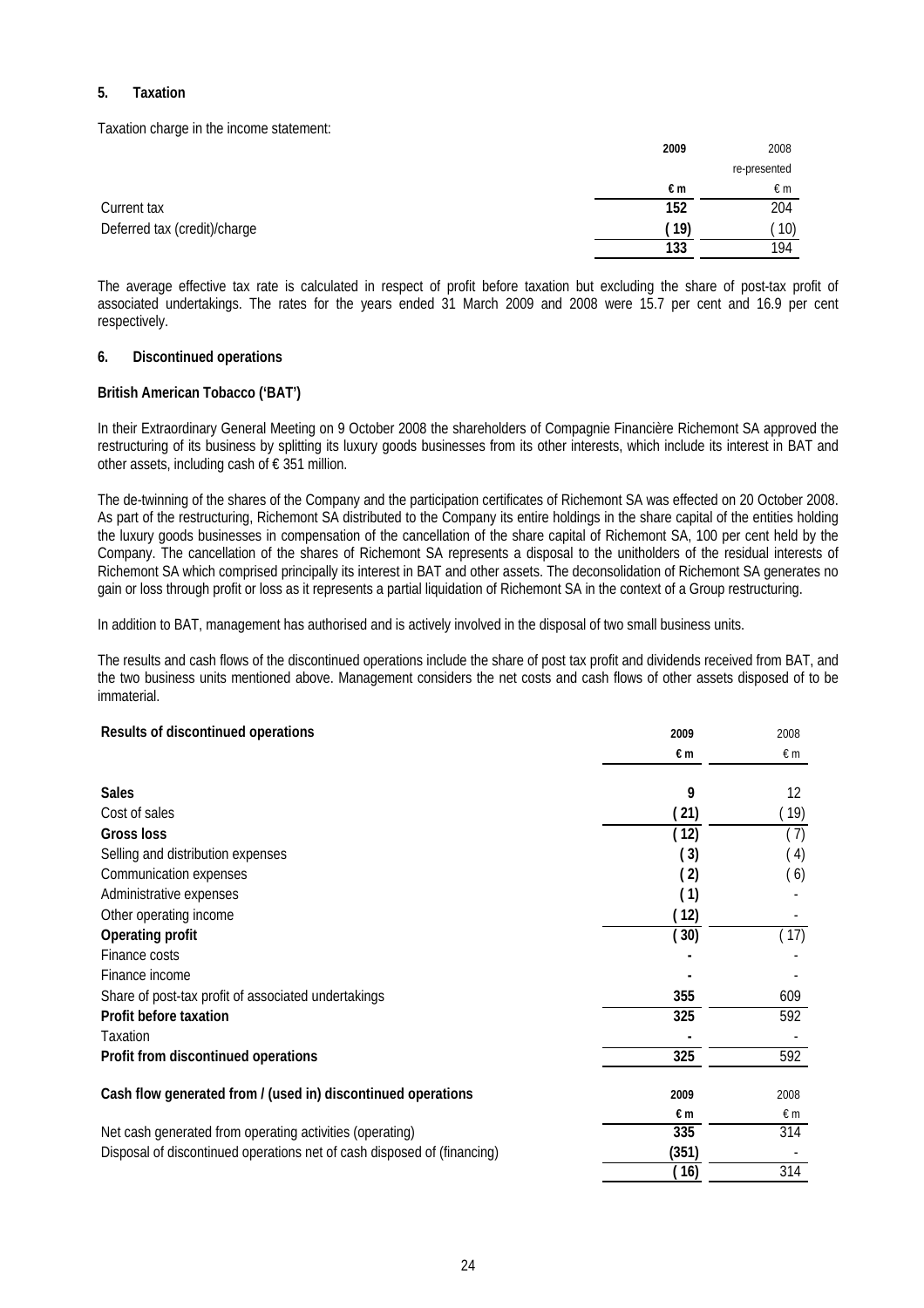| Effect of disposal on the financial position of the Group  | 2009    |
|------------------------------------------------------------|---------|
|                                                            | €m      |
| Investment in associated undertaking                       | 3 0 6 0 |
| Financial assets held at fair value through profit or loss | 76      |
| Other non-current assets                                   |         |
| Deferred income tax liabilities                            | (1)     |
| Current income tax liabilities                             | (1)     |
| Accruals and deferred income                               | (2)     |
| Cash                                                       | 351     |

### **7. Earnings per share**

## **7.1. Basic**

Basic earnings per share is calculated by dividing the profit attributable to shareholders by the weighted average number of shares in issue during the year, excluding shares purchased by the Company and held in treasury.

|                                                                                                                                               | 2009  | 2008  |
|-----------------------------------------------------------------------------------------------------------------------------------------------|-------|-------|
| Profit attributable to shareholders of the Company ( $\epsilon$ millions)<br>Profit from discontinued operations attributable to shareholders | 750   | 973   |
| of the Company ( $\epsilon$ millions)                                                                                                         | 325   | 592   |
|                                                                                                                                               | 1075  | 1565  |
| Weighted average number of shares in issue (millions)                                                                                         | 559.5 | 561.1 |

#### **7.2. Diluted**

Diluted earnings per share is calculated adjusting the weighted average number of shares outstanding, which assumes conversion of all dilutive potential shares. The Company has only one category of dilutive potential shares: share options.

The calculation is performed for the share options to determine the number of shares that could have been acquired at fair value (determined as the average annual market share price of the Company's shares) based on the monetary value of the subscription rights attached to outstanding share options. The number of shares calculated as above is compared with the number of shares that would have been issued assuming the exercise of the share options.

|                                                                                                                                     | 2009  | 2008    |
|-------------------------------------------------------------------------------------------------------------------------------------|-------|---------|
| Profit attributable to shareholders of the Company (€ millions)<br>Profit from discontinued operations attributable to shareholders | 750   | 973     |
| of the Company ( $\epsilon$ millions)                                                                                               | 325   | 592     |
|                                                                                                                                     | 1075  | 1565    |
| Weighted average number of shares in issue (millions)                                                                               | 559.5 | 561.1   |
| Adjustment for share options (millions)                                                                                             | 1.5   | 8.0     |
| Weighted average number of shares for diluted earnings per share (millions)                                                         | 561.0 | 569.1   |
| 8.<br>Inventories                                                                                                                   |       |         |
|                                                                                                                                     | 2009  | 2008    |
|                                                                                                                                     | €m    | €m      |
| Raw materials and work in progress                                                                                                  | 819   | 803     |
| Finished goods                                                                                                                      | 1603  | 1 2 7 3 |
|                                                                                                                                     | 2422  | 2076    |

The cost of inventories recognised as an expense and included in cost of sales amounted to € 1 763 million (2008: €.1 713 million).

The Group reversed € 68 million (2008: € 24 million) of a previous inventory write-down during the year as the goods were sold at an amount in excess of the written down value. The amount reversed has been credited to cost of sales.

The Group recognised € 124 million (2008: € 75 million) in the write-down of inventory as a charge to cost of sales.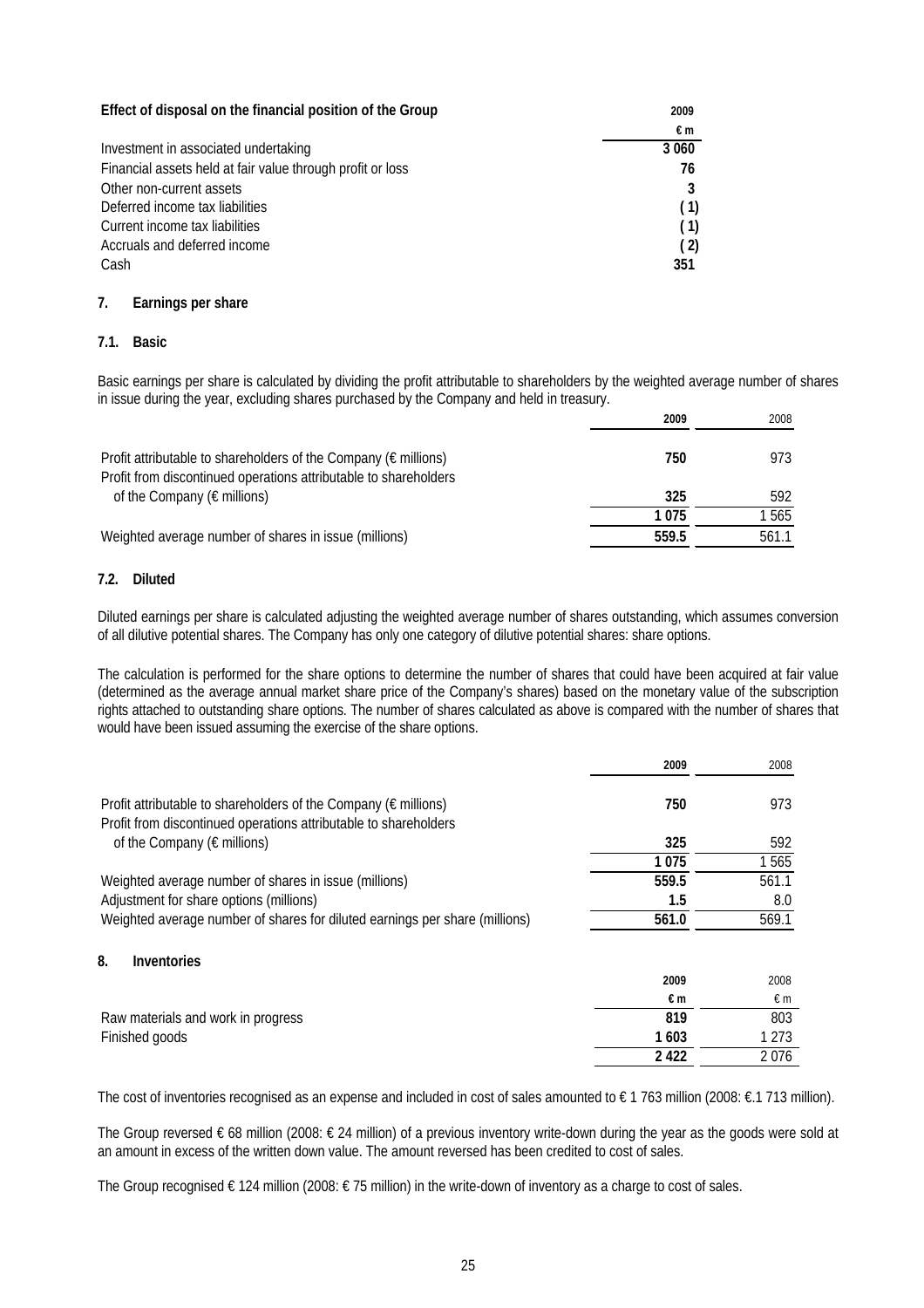## **9. Cash flow generated from operating activities**

|                                                               | 2009  | 2008         |
|---------------------------------------------------------------|-------|--------------|
|                                                               |       | re-presented |
|                                                               | €m    | €m           |
| Operating profit                                              | 951   | 1 1 0 1      |
| Depreciation and impairment of property, plant and equipment  | 175   | 139          |
| Amortisation and impairment of intangible assets              | 49    | 35           |
| Loss on disposal of property, plant and equipment             |       |              |
| Profit on disposal of intangible assets                       |       | (2)          |
| (Decrease)/ Increase in provisions                            | (11)  |              |
| Decrease in retirement benefit obligations                    | (5)   | 60)          |
| Non-cash items                                                | 20    | 19           |
| Increase in inventories                                       | (218) | 308          |
| Decrease/(increase) in trade debtors                          | 21    | (11)         |
| Increase in other receivables, prepayments and accrued income | (15)  | (6)          |
| (Decrease)/increase in current liabilities                    | (154) | 58           |
| Increase in long-term liabilities                             | 5     |              |
| Cash flow generated from operations                           | 819   | 968          |

#### **10. Share-based payment**

#### **Share option scheme**

The Group has a long-term share-based compensation plan whereby executives are awarded options to acquire shares at the market price on the date of grant. Awards under the share option scheme vest over periods of three to eight years and have expiry dates, the date after which unexercised options lapse, of between five and thirteen years from the date of grant. The executive must remain in the Group's employment until vesting. The options granted as from 2008 onwards include a performance condition correlated to other luxury goods companies upon which vesting is conditional.

During the year ended 31 March 2009, awards of 5 069 241 options were granted at a weighted average exercise price of CHF21.20 per share. Options in respect of 265 521 shares were exercised during the year at an average exercise price of CHF11.03 per share.

#### **Modification during the year under review**

On 20 October 2008 the Company split its luxury goods businesses from its other interests resulting in the de-twinning of the existing Richemont units. The de-twinning process impacted the value and the number of stock options awarded to executives. Richemont unit options, which had vested but were not yet exercised at the date of the restructuring, have been converted into options over Richemont shares, options over BAT shares and options over Reinet shares. The exchange ratio used, determined at market prices at close of business on the date of de-twinning, was calculated to preserve the economic benefits of the Richemont option holders. Richemont unit options which had not vested at the date of the restructuring were converted in their entirety into options over Richemont shares.

The fair value of the outstanding options immediately before and after the modification was recalculated using the binomial model. The significant inputs into the model were the risk free interest rates set as at the date of the modification, the dividend yield based on historical values ignoring any special dividends (a zero dividend yield and an estimated share price were used for Reinet), an expected option life between zero and seven years and an early exercise assumption based on expected rational behaviour, and the seniority of the management and the relative values of the BAT share price (£17.14) and the CFR unit price (CHF 42.90) at the date of modification. The volatility for BAT was based on a historic six-year average. The historic volatility and estimated price of the new Richemont share was determined by decomposing the Richemont unit price into the component parts of the luxury goods businesses, and BAT and other assets. The volatility of Reinet was based on nine comparative listed companies.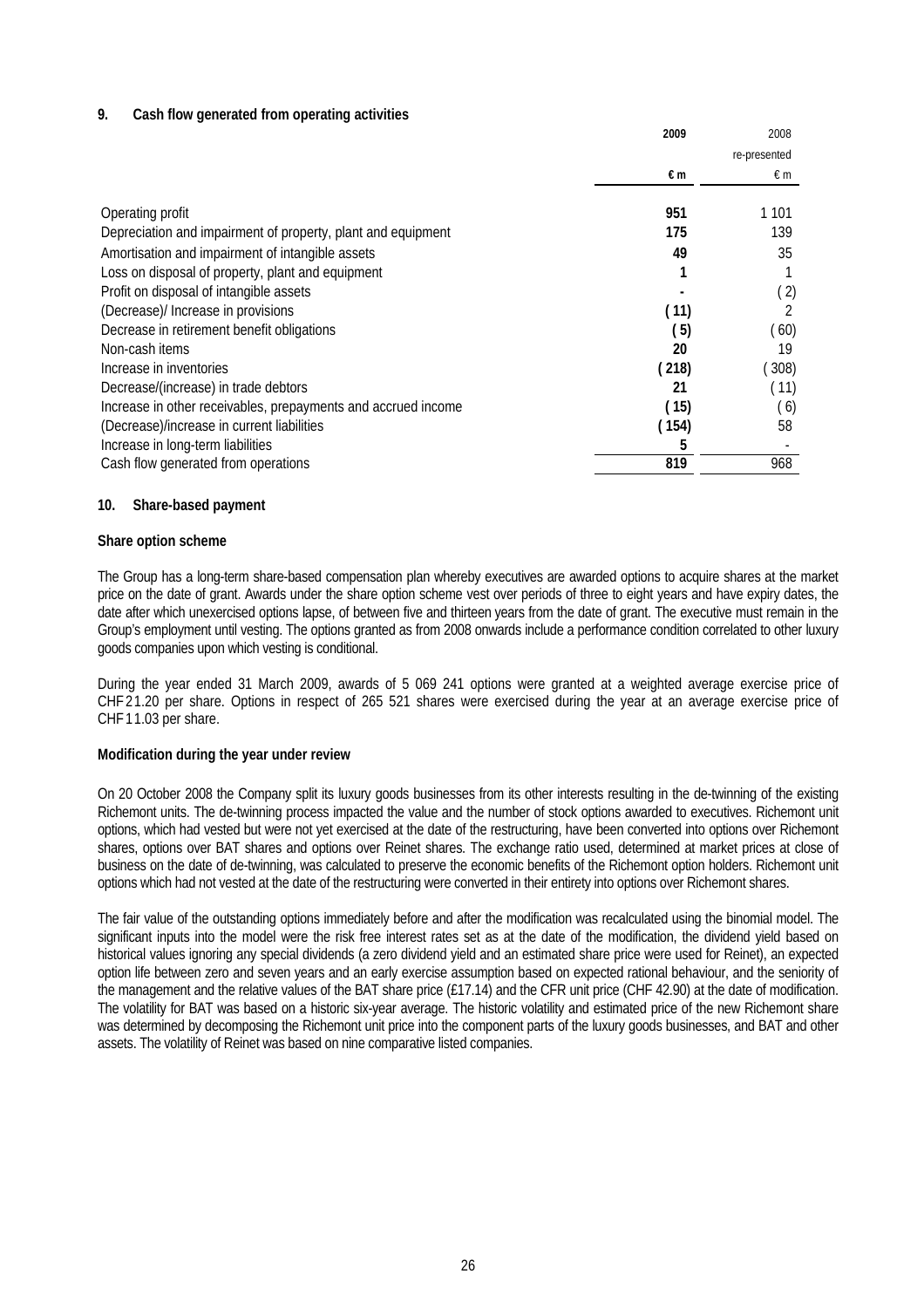# **Exchange rates**

The results of the Group's subsidiaries and associates which do not report in euros have been translated at the following average rates of exchange against the euro. The balance sheet of those subsidiaries and associates have been translated into euros at the closing rates set out below.

| <b>Exchange rates</b> | Year to       | Yearto        |
|-----------------------|---------------|---------------|
| against the Euro      | March 2009    | March 2008    |
| Average               |               |               |
| United States dollar  | 1.42          | 1.42          |
| Japanese yen          | 143.07        | 161.59        |
| Swiss franc           | 1.56          | 1.64          |
| Pound sterling        | 0.84          | 0.71          |
|                       | 31 March 2009 | 31 March 2008 |
| Closing               |               |               |
| United States dollar  | 1.33          | 1.58          |
| Japanese yen          | 130.92        | 157.82        |
| Swiss franc           | 1.51          | 1.57          |
| Pound sterling        | 0.93          | 0.80          |